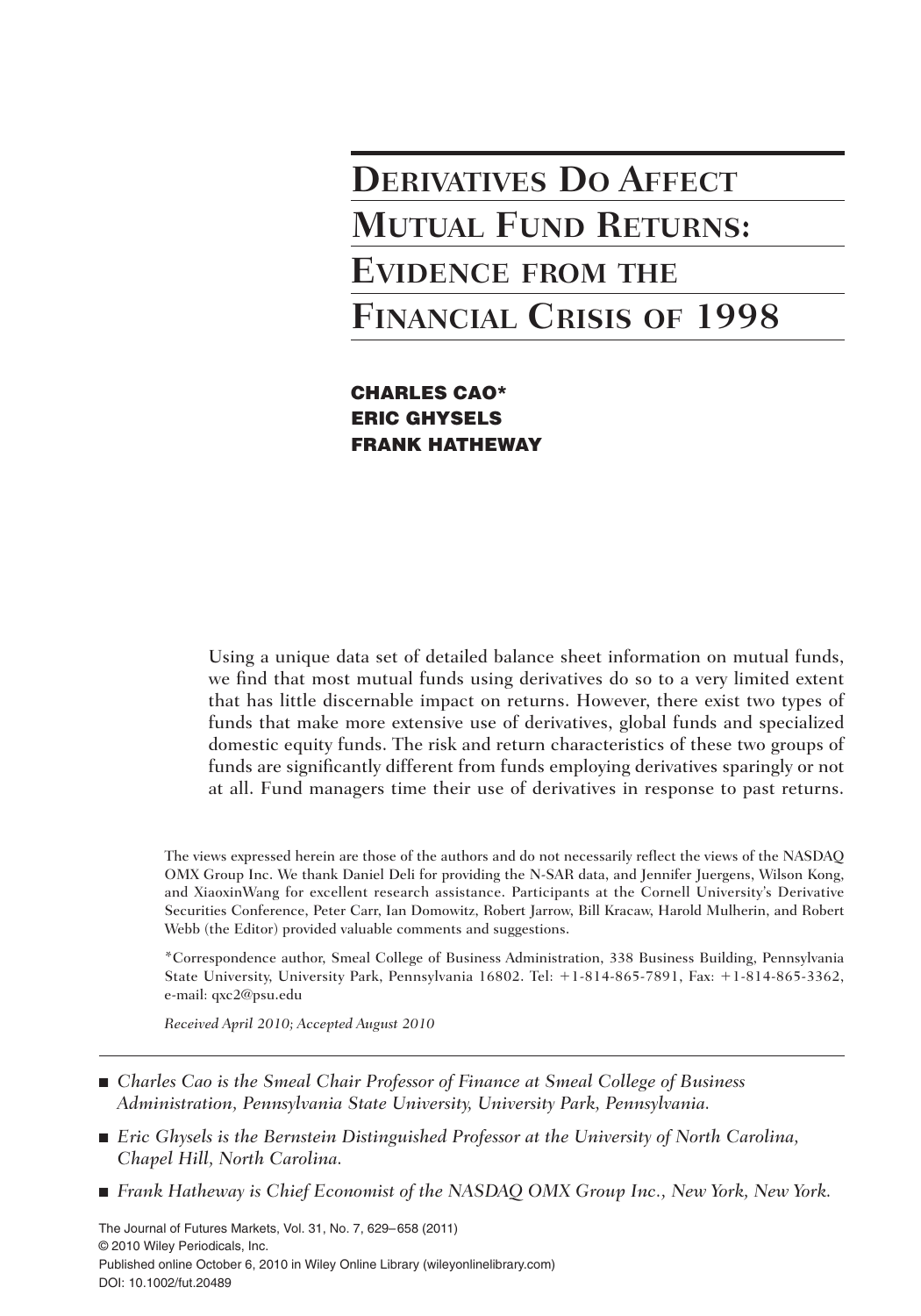Evidence during the financial crisis of August 1998 supports the hypothesis that the effects of derivative use are most pronounced during the periods of extreme movement. © 2010 Wiley Periodicals, Inc. Jrl Fut Mark 31:629–658, 2011

### **INTRODUCTION**

Although the press and recent academic studies indicate derivative use is widespread among mutual funds, the duration and extent of individual fund holdings remains relatively unknown. The use of derivative securities by mutual funds raises challenging questions for financial economists. First, do derivatives constitute an extensive portion of mutual fund portfolios both in terms of the fraction of funds holding derivatives and the significance of individual fund holdings? Second, do derivatives produce a discernible effect on returns for funds that hold derivatives, and does that effect differ between average returns and returns realized only during times of financial crisis? Third, do fund managers time their use of derivatives in response to past returns or in anticipation of market events? Finally, is derivative use consistent with funds' cash management theory which predicts a positive relationship between past return and derivative use or instead consistent with agency theory, which ties derivative use to managerial incentives and end of year window dressing?

This study is one of the first to examine the *magnitude* of derivative use by mutual funds. To address the above-mentioned questions, we collect by hand a unique data set of detailed financial statement information for over 300 mutual funds for a 5-year period from Securities and Exchange Commission (S.E.C.) filings. We collect data from 2,154 reports for 471 separate funds. Although the sample does not cover the entire population, it is a substantial proportion of the funds with derivative positions and is shown to be a representative sample. The advantage of financial statement data is that both balance sheet and off-balance sheet items are presented with exact holdings and dollar amounts as of the filing date. Using this data, we address the four key issues, namely (1) do mutual funds use derivatives extensively, (2) do derivatives alter a funds' return distribution, (3) do managers time the use of derivatives in anticipation of future events, and (4) is derivative use consistent with agency or cash management use. To each of these four issues, previous studies have given some answers. Our detailed data allow us to shed a much sharper and brighter light on each of these issues.

The S.E.C. filings used in this study reveal that although 77% of 4,518 equityoriented investment companies reporting between June 1996 and January 1998 are authorized to use derivatives, only 14% of them do so during the 18-month period. From our detailed analysis of 322 funds, there is a substantial variation in derivative use by fund type. For foreign exchange derivatives, funds using these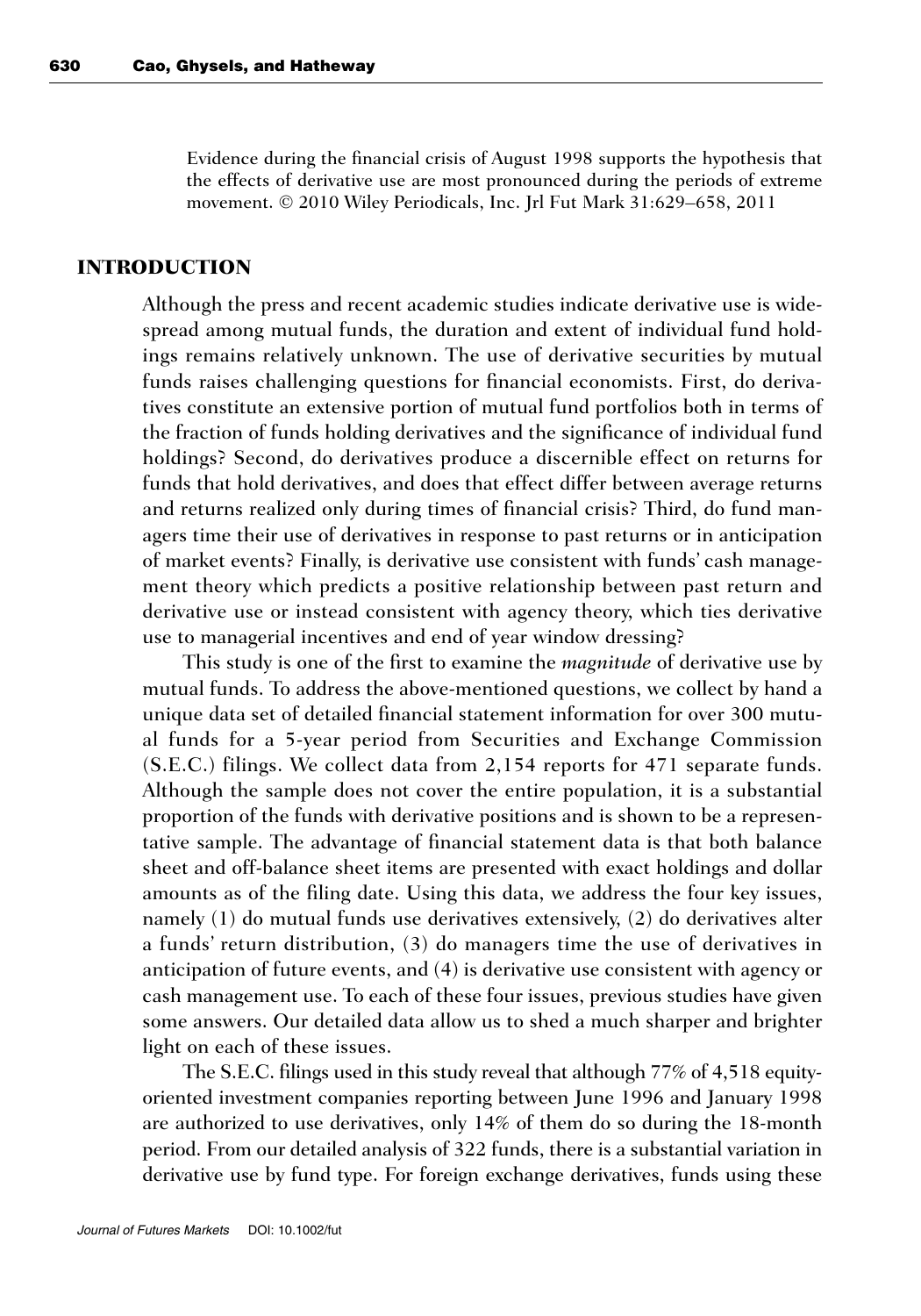instruments tend to have substantial positions. Thirty-eight of the 322 sample funds have an average face value of their forward foreign exchange contracts in excess of  $10\%$  of net asset value.<sup>1</sup> However, most funds using equity derivatives employ them to a very limited extent. For the 214 domestic funds, 137 average less than 1% of assets in equity derivatives. Finally, there is a relative handful of mutual funds that have large positions in equity derivatives and average 10% or more of their assets in equity derivatives with a few having the underlying value of their futures position being in excess of 50% of net asset value.

Apart from these stylized facts about the extent of derivative use which answer issue (1) we examine several hypotheses pertaining to (2), namely whether derivative use affects return distributions. Existing work uses surveys to identify derivative users and then a dummy variable approach to compare users and non-users, finding little impact of derivative use on returns. Taking advantage of our more detailed data to test the hypothesis, we find that the typical fund using derivatives show no perceptible effect on returns. However, funds that are in the top decile of the sample in terms of derivative use show a significantly different return distribution from other funds. In particular, international funds that are heavy derivative users, typically of forward foreign exchange (FX) contracts, show significantly higher returns than other funds without a significant increase in risk during the sample period. Domestic equity funds that are heavy users of options contracts show lower returns but a return distribution that is skewed toward the upside, consistent with a hedging role for options.

An alternative return-based motivation for using derivatives is to provide insurance against extreme events, rather than to enhance average returns (i.e. issue (3)). An examination of funds' balance sheets before and after the 1998 Russian crisis shows that the overall level of derivative use did not increase during the crisis nor did it decline significantly following the crisis. However, a comparison of the cross-sectional returns for the derivative user and non-user samples shows that funds, which were heavy equity derivative users and equity option users experienced significantly different results during the crisis than funds that did not employ derivatives in their investment strategy. In particular, for funds with heavy option positions, their relative overperformance during the crisis and underperformance in most other time periods supports the hypothesis that options provide a form of costly insurance to a portfolio. In summary, there is evidence that fund managers time their use of derivatives in response to past performance of the fund, but not in anticipation of future events.

Our final inquiry concerns issue (4), namely the possible other motives of mutual funds managers for using derivatives. Given that derivatives only

<sup>&</sup>lt;sup>1</sup>For the 332 funds in our sample of derivative users, 118 are international and 214 are domestic. Including international funds in the sample provides a more comprehensive analysis of derivative use than would be possible for domestic funds alone.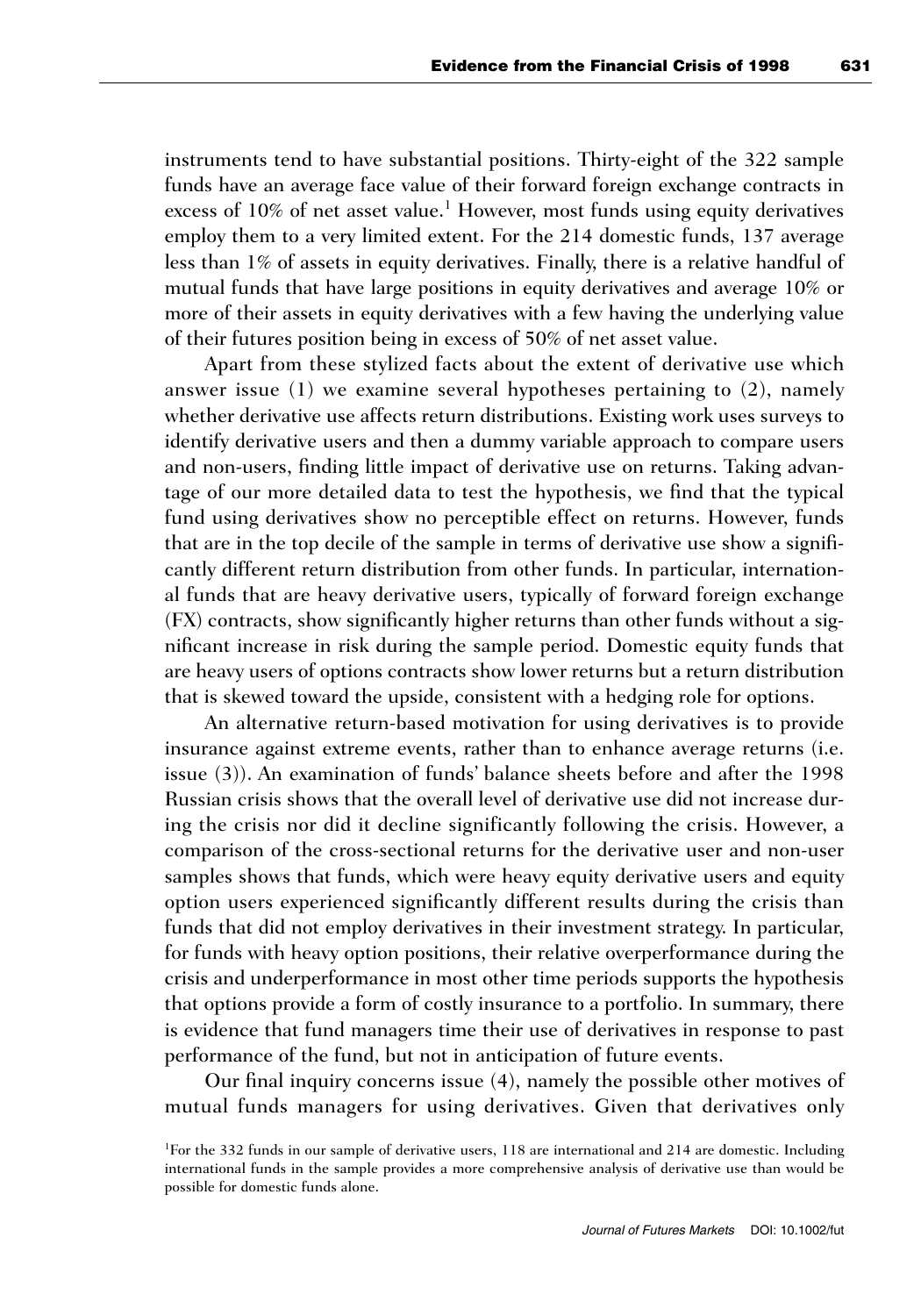appear to affect returns for funds that make extensive use of them, one suggested motivation for money managers to use derivatives would be to meet transient portfolio considerations driven by cash flows or transactions costs. Alternatively, managers may use derivatives to reduce (increase) risk following a period of good (poor) performance in order to maximize payoffs from their compensation contracts. Our unique data set allows us to analyze directly the changes in risk and changes in derivative use. Results of panel data analyses of changes in fund risk and a number of potential factors indicate that changes in fund risk are related to changes in equity derivative use but changes in risk are unrelated to changes in FX derivative use. A fixed effects logit model with derivative use as the dependent variable shows that there is a positive and significant relationship between lagged returns and changes in the use of derivatives, consistent with the cash flow hypothesis of Lynch-Koski and Pontiff (1999). However, when changes in derivative positions at the end of the calendar year are considered, the relationship between lagged returns and derivative use becomes negative as predicted by the managerial incentive hypothesis.

The balance of this study is organized as follows. Section 2 describes the data and reports some stylized facts. Section 3 outlines the hypotheses to be tested. Section 4 explores the nature and extent of mutual fund derivative holdings from their financial statements. Section 5 analyzes the relationship between mutual fund holdings and return performance. Section 6 examines fund managers timing of derivative use and the behavior of fund derivative holdings and returns around the August 1998 financial crisis. Section 7 contains concluding remarks.

# **DESCRIPTION OF THE BALANCE SHEET DATA AND STYLIZED FACTS**

This section describes the data and reports stylized facts about the use of derivatives by mutual funds. A first subsection describes the data, while a second discusses summary statistics.

#### **The Data**

We provide a summary description of the data, with details appearing in Appendix A. The data on mutual fund use of derivatives come from the S.E.C.'s Electronic Data Gathering and Retrieval (EDGAR) database. The sources are two filings by investment companies, form N-SAR and form N-30-D. From these two filings we can identify the funds authorized to use derivatives, using derivatives during the current reporting period, and detailed financial statements including specific on- and off-balance sheet assets and liabilities. Form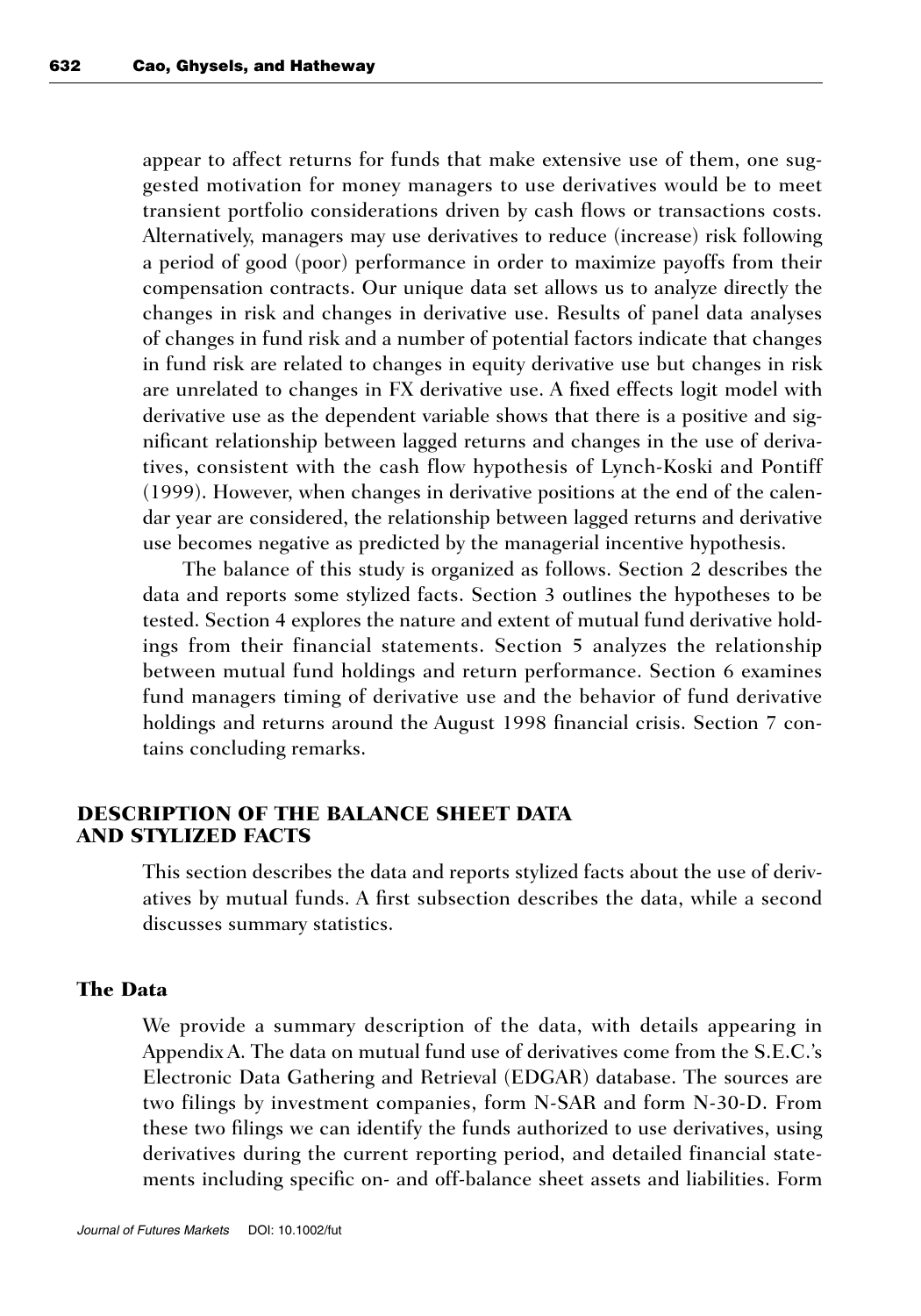| <i>Investment Objective</i> | No. of Funds<br>(% of Total<br>Funds) | No. of Funds<br>Authorized to Use<br>Derivatives (% of Funds<br><i>in objective class)</i> | No. of Funds<br><b>Using Derivatives</b><br>(% of Funds in<br><i>objective class</i> ) | No. of Funds with<br>Open Options<br>Positions (% of Funds<br><i>in objective class</i> ) |
|-----------------------------|---------------------------------------|--------------------------------------------------------------------------------------------|----------------------------------------------------------------------------------------|-------------------------------------------------------------------------------------------|
| Aggressive capital          | 271(6.0)                              | 213 (78.6)                                                                                 | 31(11.4)                                                                               | 9(3.3)                                                                                    |
| Appreciation                | 1615 (35.7)                           | 1281 (79.3)                                                                                | 183 (11.3)                                                                             | 54(3.3)                                                                                   |
| Capital appreciation        |                                       |                                                                                            |                                                                                        |                                                                                           |
| Growth                      | 1021 (22.6)                           | 760 (74.4)                                                                                 | 149 (14.6)                                                                             | 20(2.0)                                                                                   |
| Growth and Income           | 767 (17.0)                            | 567 (73.9)                                                                                 | 114 (14.8)                                                                             | 23(3.0)                                                                                   |
| Income                      | 163(3.6)                              | 105 (64.4)                                                                                 | 15(9.2)                                                                                | 6(3.7)                                                                                    |
| Multiple                    | 84 (1.9)                              | 77 (91.6)                                                                                  | 12 (14.3)                                                                              | 3(3.6)                                                                                    |
| Total return                | 597 (13.2)                            | 470 (78.7)                                                                                 | 136 (22.8)                                                                             | 19(3.2)                                                                                   |
| <b>Total funds</b>          | 4518 (100.0)                          | 3473 (76.9)                                                                                | 640 (14.2)                                                                             | 134(3.0)                                                                                  |

**TABLE I** Summary of Derivative Use by Registered Investment Companies

This table presents the extent of derivative use by equity-oriented Registered Investment Companies as reported in semi-annual S.E.C. N-SAR filings for the period from June 1996 through January 1998. Included is the total number of funds in the sample, the number of funds authorized to use derivatives, the number of funds that use derivatives in the reporting period, and the number of funds with open option and/or futures option positions on their balance sheet at the reporting date. Summary statistics are reported for each self-described investment objective category used in the S.E.C.'s form N-SAR. S.E.C., Securities and Exchange Commission.

N-SAR also provides aggregate balance sheet information including the dollar amounts of open positions for options on equities and options on futures. As futures and forwards positions are off-balance sheet, these positions are not included in the N-SAR filing (see Appendix A for details).

Table I provides summary data on derivatives used by equity-oriented registered investment companies categorized by the funds' self-declared investment objective for the period June 1996 to January 1998.<sup>2</sup> A substantial majority of investment companies  $(77%)$  are authorized to use derivatives.<sup>3</sup> Although there is some variation in the level of authorized derivative use across categories, in no category does the percentage of funds with derivative authorization drop below 60%. However, when it comes to use of derivatives, only 14% of funds indicate that they used derivatives during the reporting period. Using survey results, Lynch-Koski and Pontiff (1999) report a higher usage rate of 21% for equity mutual funds, and their survey askedwhether derivatives had been used in the past few years. The N-SAR report discloses derivative use in the current reporting period, typically six months. Finally, only 3% of funds have open option and futures option positions on their balance sheets at the reporting date. There is a large difference between the fraction of funds

 $2$ We thank Daniel Deli for making the N-SAR data available to us.

<sup>&</sup>lt;sup>3</sup>This number is comparable to the 81% reported by Deli and Varma (2002) for closed-end funds.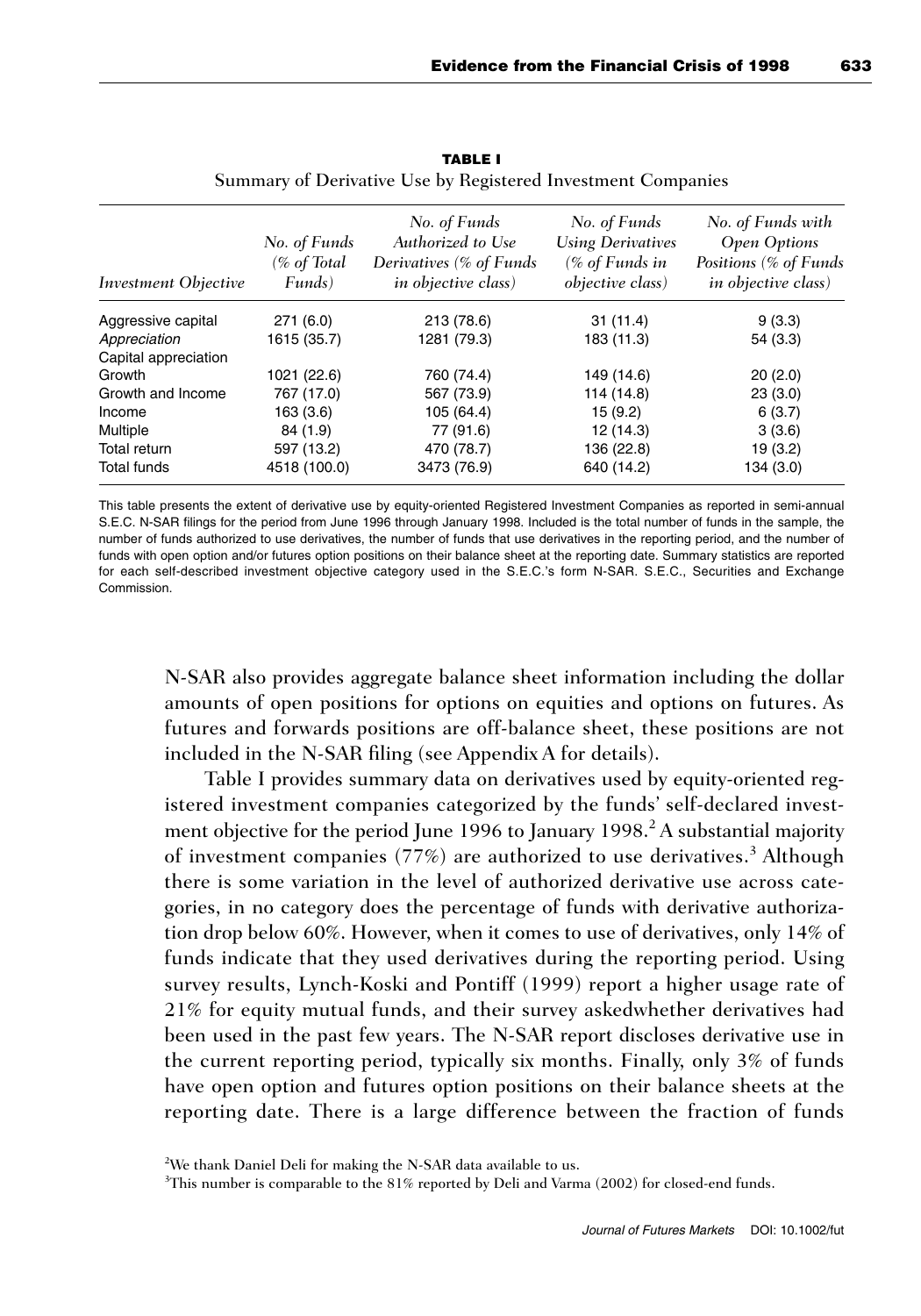authorized to use derivatives and the number that actually use derivatives during a given six-month reporting period.

The N-SAR report does not contain sufficient information to determine the nature and extent of funds' use of derivatives. To obtain this information, we collect data from N-30-D filings. An N-30-D filing is a detailed financial statement issued to shareholders semi-annually, and they are described in more detail in Appendix A. Tractability forces us to reduce the universe of investment companies that file form N-SAR to a more limited set. We collect data from 2,154 reports for 471 separate funds. Considering that there were 640 funds that report engaging in derivative use on their N-SAR filings in Table I, these 471 funds represent just under 75% of that total. Therefore, the sample represents a substantial proportion of the funds with open derivative positions.

Since we require return data for our analyses, Morningstar's Principia ProPlus database provides return data on the funds in our sample. Morningstar also assigns funds to investment objective categories and provides return histories for those categories. Because Principia ProPlus only includes a subset of investment companies, we eliminate 149 funds that are closed-end funds, variable annuities, or otherwise not in Morningstar leaving a sample of 322 funds and 1,402 reports. For the 322 funds, we extract the monthly return history from Morningstar's Principia ProPlus product.<sup>4</sup> To address survivability concerns, we use five different disks from August 1997 through August 1999 in order to obtain monthly return data for funds that are no longer in Morningstar as of August 1999.<sup>5</sup> We also extract returns for the Morningstar objective categories that match the funds in our sample. One difficulty in comparing return distributions is that Morningstar currently divides its fund universe into 51 different investment objective categories of which 36 apply to the funds in our sample. Given that we have only 322 funds in our sample, meaningful statistical analysis using the Morningstar categories is not possible. Therefore, we combine Morningstar's categories into eight categories described in Appendix A. We subdivide the funds in each category into two groups. Funds in the 332 fund sample are identified as derivative users. All the remaining funds in that Morningstar category are designated as non-users. Although this is not a perfect mapping, the sample construction design is such that the funds in the user category are more likely to be derivative users than the funds in the non-user category.

Table II presents the average holdings by asset class of the funds in the original sample of 471 funds and the Morningstar sample of 322 funds. These

<sup>4</sup> Where multiple classes exist for the same fund, we follow Morningstar's guidance and collect returns for the longest lived of the classes, defaulting to the A shares in the event of equal longevity.

<sup>5</sup> The disks used contain data for September 1997, May 1998, September 1998, December 1998, and August 1999. The necessary return data is not available from Morningstar prior to 1996.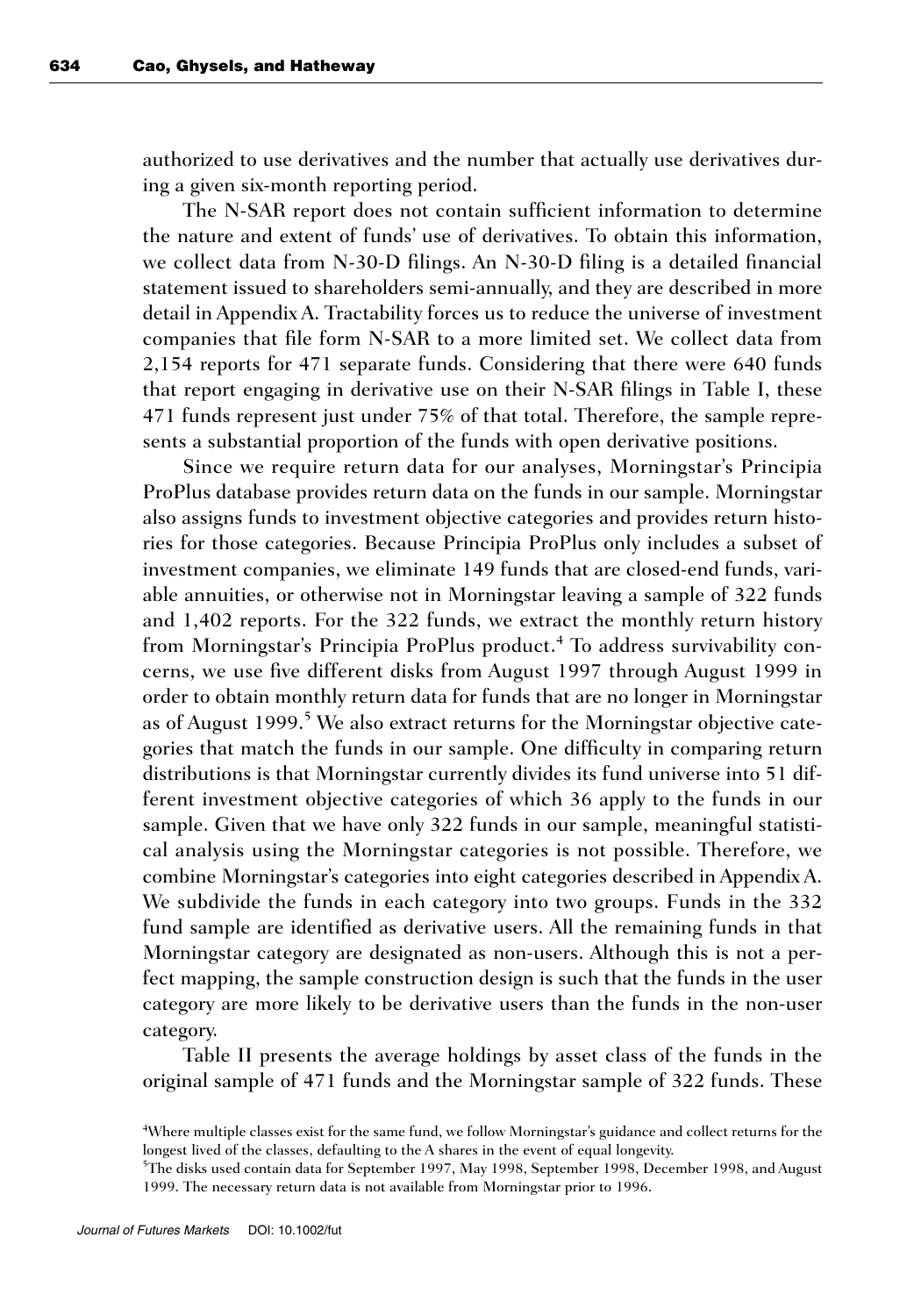|                                 | <b>Full Sample</b> | Morningstar Sample |
|---------------------------------|--------------------|--------------------|
| Total funds                     | 471                | 322                |
| Total reports                   | 2,154              | 1,402              |
| Median assets (\$ millions)     | \$148.6            | 150.2              |
| Avg. total assets               | 564.9              | 688.7              |
| Avg. total exposure             | 601.0              | 730.4              |
| Avg. total equity (\$ millions) | 435.5              | 553.6              |
| (% of total assets)             | (70.7%)            | $(73.4\%)$         |
| Avg. total debt                 | 71.2               | 69.6               |
|                                 | $(15.9\%)$         | $(13.8\%)$         |
| Avg. total derivative           | 37.4               | 43.1               |
|                                 | (3.5%)             | $(3.4\%)$          |
| Avg. other assets               | 56.9               | 63.9               |
|                                 | (12.7%)            | $(12.1\%)$         |

**TABLE II** Summary of Use of Derivatives for Equity Mutual Funds

This table presents asset class holdings for a sample of equity mutual funds as reported in semi-annual Securities and Exchange Commission N-30-D filings for the period June 1993 to June 1999. Holdings for individual funds are first averaged over the time series of filings where the fund reports non-zero derivative holdings. Reported below are the total number of funds in the sample, total number of N-30-D reports, and the cross-sectional averages of total assets, total exposure (balance sheet and off-balance sheet items), total equity, total debt and total derivatives expressed in dollars and percent of total assets (in parentheses). Total derivatives include balance sheet items, such as option positions, and off-balance sheet items, such as futures and forwards. Holdings are reported net (total long positions less total short positions). The netting calculation includes, but is not limited to, offsetting contracts. The results are reported for the full sample and for the sample, where Morningstar data is available. Asset class holdings are in million dollars.

funds are large, with mean assets of over \$500 million. The median is smaller, around \$150 million. All told, the funds in the original sample and Morningstar sample control \$260 and \$220 billion in assets, respectively. The total size of investments held by equity, bond and hybrid mutual funds during the period is \$3 trillion.<sup>6</sup> The percentages of equity (70%), debt (15%), derivatives (4%), and other assets  $(13%)$  in the two groups are roughly similar.<sup>7</sup> The funds in the two samples are roughly the same size, with the funds also available in Morningstar being slightly larger, and have roughly similar levels of equity, debt, derivative, and other holdings. Therefore, any bias introduced by using only those funds that appear in Morningstar should be minor.

## **Stylized Facts**

The purpose of this subsection is to document some stylized facts about derivative holdings. We start with the prevalence of the different types of derivative

<sup>6</sup> See Investment Company Institute *Mutual Fund Fact Book* (1999).

<sup>7</sup> Derivative holdings are measured as the dollar value of their notional exposure, not in terms of their balance sheet entries, which are typically zero. Therefore, the percentages do not sum to 100%.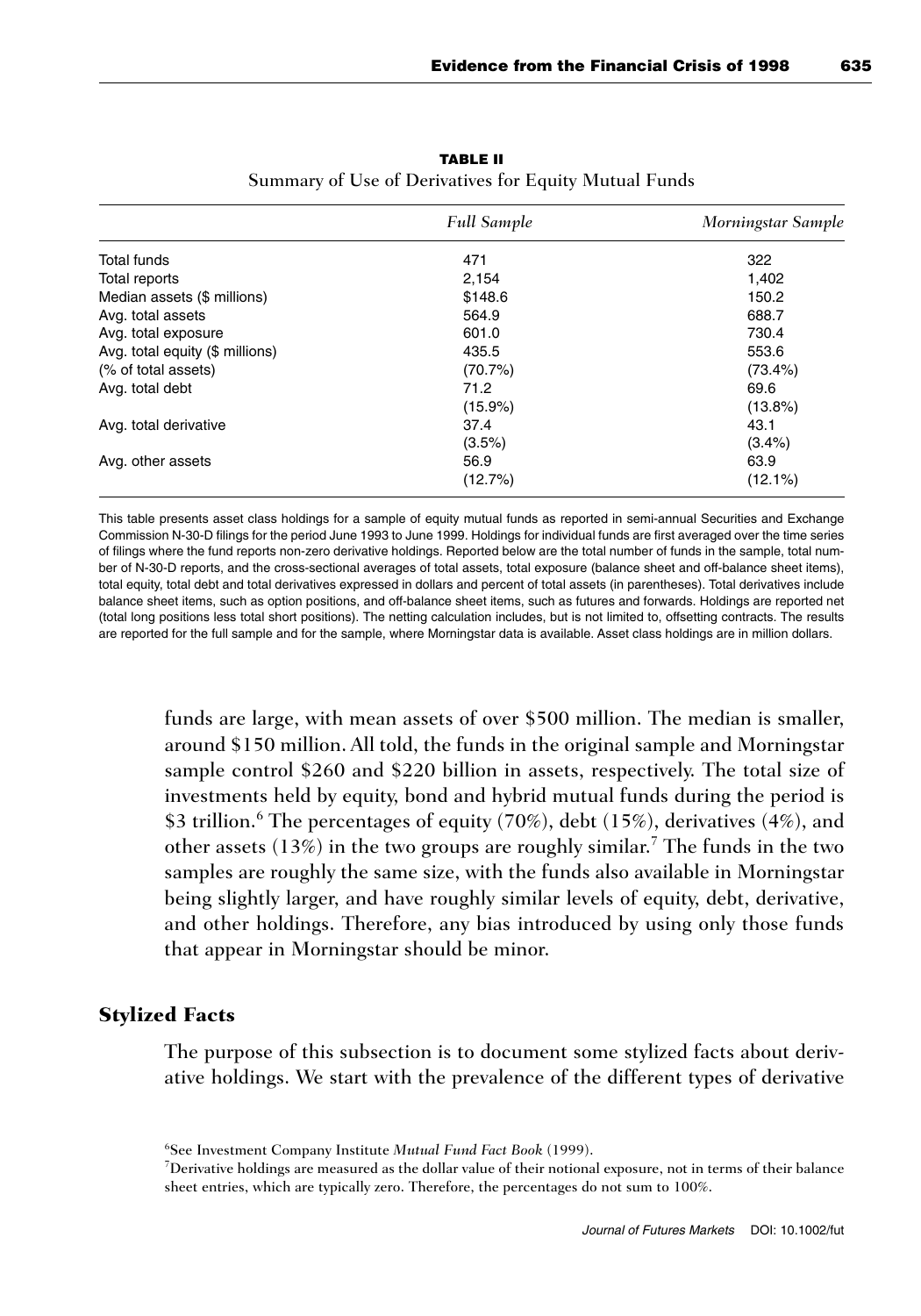|                             | $Gross (long + short)$ | $Net (long - short)$ |
|-----------------------------|------------------------|----------------------|
| FX derivatives (\$ million) | \$44.0                 | 36.8                 |
| Non-FX derivatives          | 15.3                   | 6.4                  |
| Forward contracts           | 43.5                   | 37.0                 |
| <b>Futures</b>              | 10.8                   | 5.7                  |
| Options                     | 5.0                    | 0.4                  |
| Total                       | 59.3                   | 43.2                 |

| <b>TABLE III</b> |                                                                   |
|------------------|-------------------------------------------------------------------|
|                  | Total Derivatives by Underlying Asset Type and by Derivative Type |

Reported below are the derivative positions by underlying asset type for the sample of equity mutual funds as reported in semi-annual Securities and Exchange Commission N-30-D filings for the period June 1993 to June 1999. Holdings are measured in terms of either balance sheet entries for balance sheet items, or exposure for off-balance sheet items. Holdings for individual funds are first averaged over the time series of filings where the fund reports nonzero derivative holdings. Included in the top panel are Foreign Exchange (FX) and non-FX derivative holdings. FX and non-FX derivatives include balance sheet items, such as option positions, and off-balance sheet items such as futures and forwards. In the bottom panel are holdings in forwards, futures, options and total derivative holdings. Holdings are reported both gross (total long positions plus total short positions) and net (total long positions less total short positions). The netting calculation includes, but is not limited to, offsetting contracts. The sample contains 322 funds where both N-30-D and Morningstar data is available. Derivative positions are in million dollars.

holdings in our sample. Next, we examine the cross-sectional heterogeneity of derivative holdings. Finally, we describe the temporal dependence of holdings.

## *Types of holdings*

The extent of derivative exposure by mutual funds appears small, around 3.5% of assets. A more detailed examination of these holdings in Table III shows that derivatives are concentrated in FXcontracts. The left-hand column of Table III presents gross exposure, the sum of long and short positions in FX forwards, futures, and options respectively. The majority of funds' derivative exposure is in FX (74%). Futures exposure is much smaller (18%) and options smaller still (8%). Consequently, most derivative activity is in foreign exchange and the impact of derivative use would be most likely to appear in global funds. Why derivatives are more heavily used in FX than other assets is a puzzle, but survey responses in Levich, Hayt, and Ripston (1999) indicate that institutional investors are almost evenly divided about the need to hedge or manage FX risk.

In the right-hand column of Table III, we consider net exposure where short FX positions, futures, calls, and puts are subtracted from long positions in similar assets to gain an idea of the net exposure.<sup>8</sup> FX contracts are  $85\%$  of

8 This does not mean netting by individual contracts.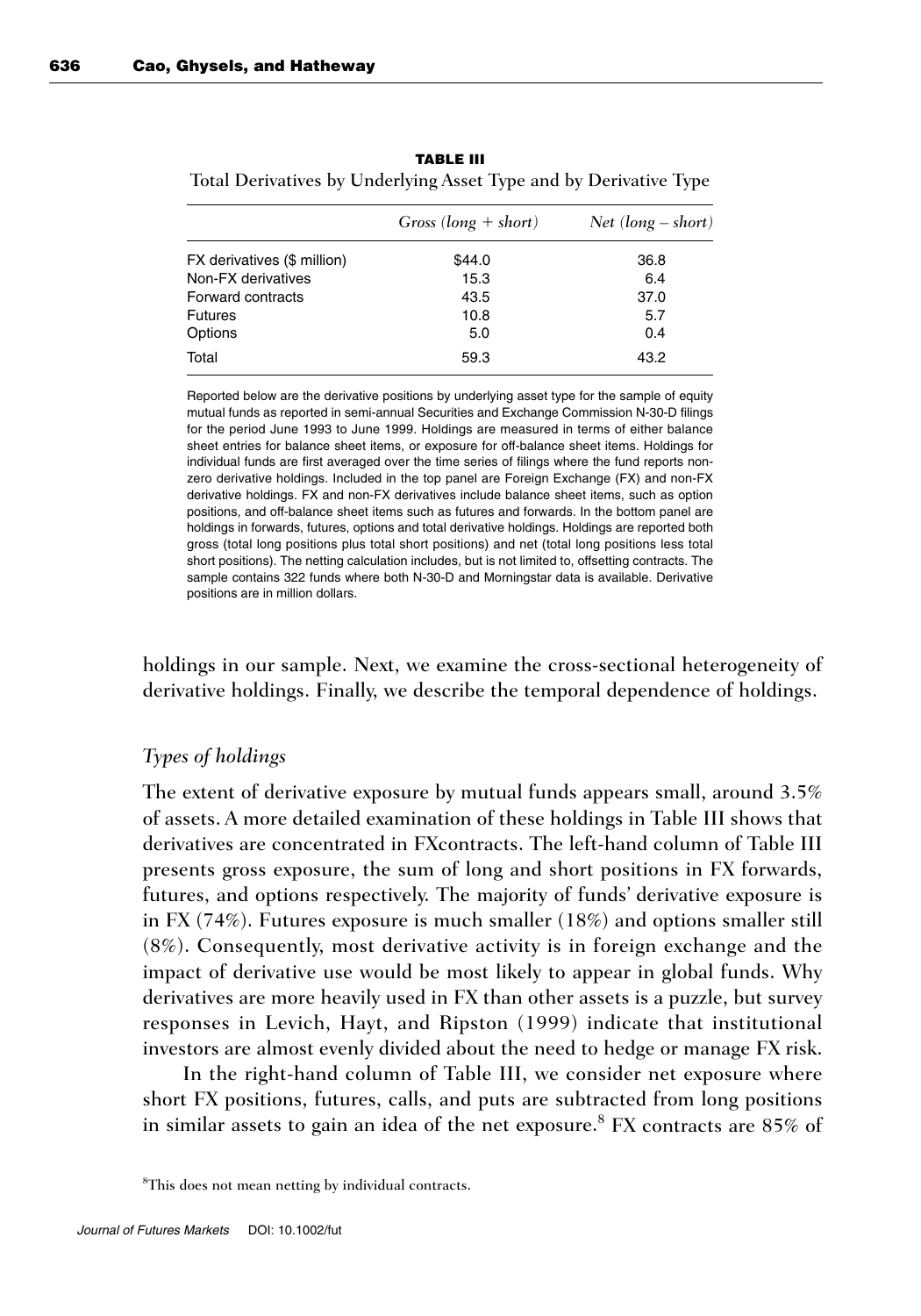|                  | <b>Total</b>  | Total              | $Non-FX$      | $Non-FX$           | FX                 | FX                 |
|------------------|---------------|--------------------|---------------|--------------------|--------------------|--------------------|
|                  | Derivatives   | <i>Derivatives</i> | Derivatives   | <b>Derivatives</b> | <b>Derivatives</b> | <b>Derivatives</b> |
|                  | Relative to   | Relative to        | Relative to   | Relative to        | Relative to        | Relative to        |
|                  | Assets $(\%)$ | Common (%)         | Assets $(\%)$ | $Common(\%)$       | Assets $(\%)$      | $Common(\%)$       |
| Mean             |               | 1,004              |               | 41                 | 4                  | 964                |
| Std. Dev.        | 15            | 13,831             | 8             | 578                | 13                 | 13,801             |
| First percentile | $-46$         | $-45$              | $-14$         | $-4$               | $-13$              | $-25$              |
| Fifth percentile | -3            | $-17$              | 0             |                    |                    |                    |
| Tenth percentile | 0             | 0                  |               |                    |                    |                    |
| 25th percentile  |               | 0                  |               |                    |                    |                    |
| Median           |               | 2                  |               |                    |                    |                    |
| 75th percentile  | 6             | 10                 |               |                    |                    | 5                  |
| 90th percentile  | 14            | 37                 | 4             | 9                  | 13                 | 22                 |
| 95th percentile  | 26            | 98                 |               | 16                 | 22                 | 53                 |
| 99th percentile  | 73            | 16,767             | 17            | 338                | 52                 | 674                |
| No. funds        | 322           | 309                | 322           | 309                | 322                | 309                |

**TABLE IV** The Distribution of Relative Derivative Positions

Reported below are the distributions of the percentage derivative holdings relative to total assets and to total common stock for the sample of equity mutual funds as reported in semi-annual Securities and Exchange Commission N-30-D filings for the period June 1993 to June 1999. Holdings for individual funds are first averaged over the time series of filings where the fund reports non-zero derivative holdings. Included are the percentages of FX and non-FX derivative holdings relative to total assets and common stock. FX and non-FX derivatives include balance sheet items, such as option positions, and off-balance sheet items such as futures and forwards. Holdings are reported net (total long positions less total short positions). The netting calculation includes, but is not limited to, offsetting contracts. The sample contains 322 funds where both N-30-D and Morningstar data is available. Thirteen funds hold no common equity.

total net derivative exposure. Futures are 13% of net derivatives and options only 1%. Offsetting transactions in futures and options would result in the positions being removed from the balance sheet but the same does not apply to forwards. The finding that futures, and particularly options, have smaller net positions than gross positions implies that funds are simultaneously long calls on some securities while being short calls on others. Similar reasoning can be applied to futures and puts. Reasons for simultaneous long and short positions in similar securities include arbitrage strategies, liquidity management, and management of idiosyncratic and/or systematic risk.

## *Distribution of holdings*

Although the average holdings of derivatives for the 322 fund sample are small, there is a large dispersion in the distribution of derivative holdings. Table IV presents the cross-sectional distribution across funds of derivative holdings relative to both total assets and to common stock. The median for all derivative holdings is 1% (2%) of assets (common stock). The 25th and 75th percentile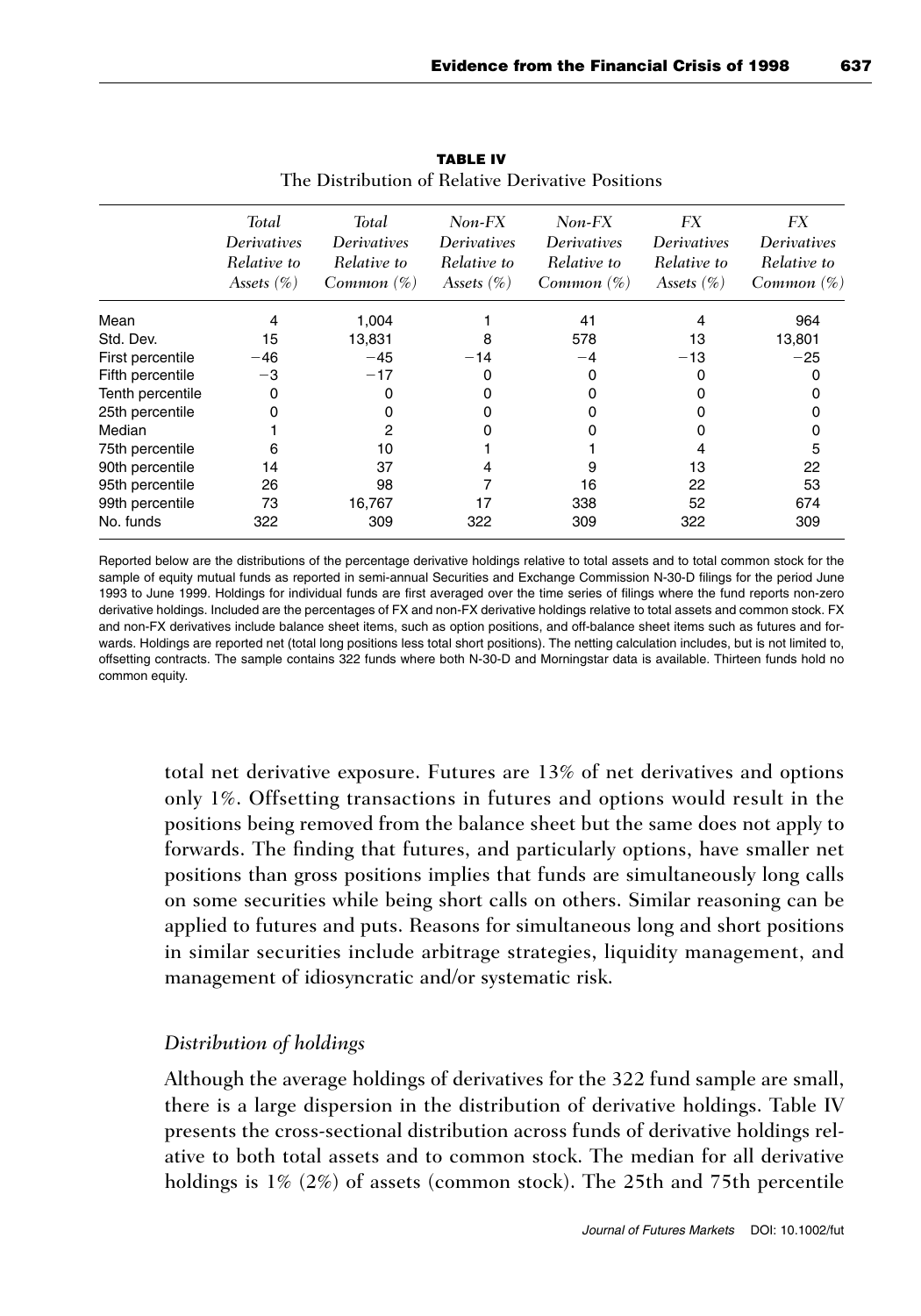levels for derivative holdings relative to total assets are 0 and 6%, respectively. Relative to common stock, these statistics are 0 and 10%. Most funds derivative holdings are nearly trivial. What is surprising about the information in Table IV is the behavior of the tails of the distribution. There are clearly some funds whose derivative exposure, particularly off-balance sheet exposure, is of approximately the same magnitude as their asset value. These funds tend to be funds that either (1) are engaged in replication strategies, or (2) hedging a large fraction of their foreign exchange exposure. The funds with high ratios of derivatives to common generally hold few common shares. There are 13 funds that do not hold common equity at all.

Results of Table IV indicate that the population of derivative users is heterogenous. Among the equity funds that are heavy users of derivatives, there are striking differences. Some funds use derivatives to hedge out systematic risk. Others construct replicating index portfolios holding derivative positions in conjunction with large positions in cash market assets. There are some that construct 'bear' funds by combining written index futures with cash. Global funds exhibit a similar range of uses for FX derivatives. Some global funds partially hedge their foreign exchange exposure, others attempt to immunize their holdings to FX risk, and others add additional foreign exchange risk to their existing international investments.

#### *Temporal dependence*

The results in Table IV represent the cross-sectional distribution of time series means for the funds in our sample. Previous research indicates that there may be considerable variation through time in derivative use as managers respond to cash flows and/or incentives. If this is the case, then time series means will smooth out this behavior. To examine time series properties of derivative use, we start by examining the number of periods when each fund might have held derivatives. The left-hand column of Table V presents the cross-sectional distribution of the number of 6-month periods from June 1993 to June 1999 that each fund in the sample exists. The sample period spans 12 six-month periods and the median fund was in existence for 11 of those periods. A substantial proportion of the funds exists for all 12 periods but there are also some that have a very short existence.<sup>9</sup> Given the different time spans when each fund is in existence, we proceed to examine derivative use only for those periods when each fund was in existence.

In the center and right-hand columns of Table V, we present evidence that most funds do not hold derivatives in every reporting period in the sample.

9 Some of these are 'seed' funds. Seed funds are small funds, typically around \$1 million, that disappear if unsuccessful.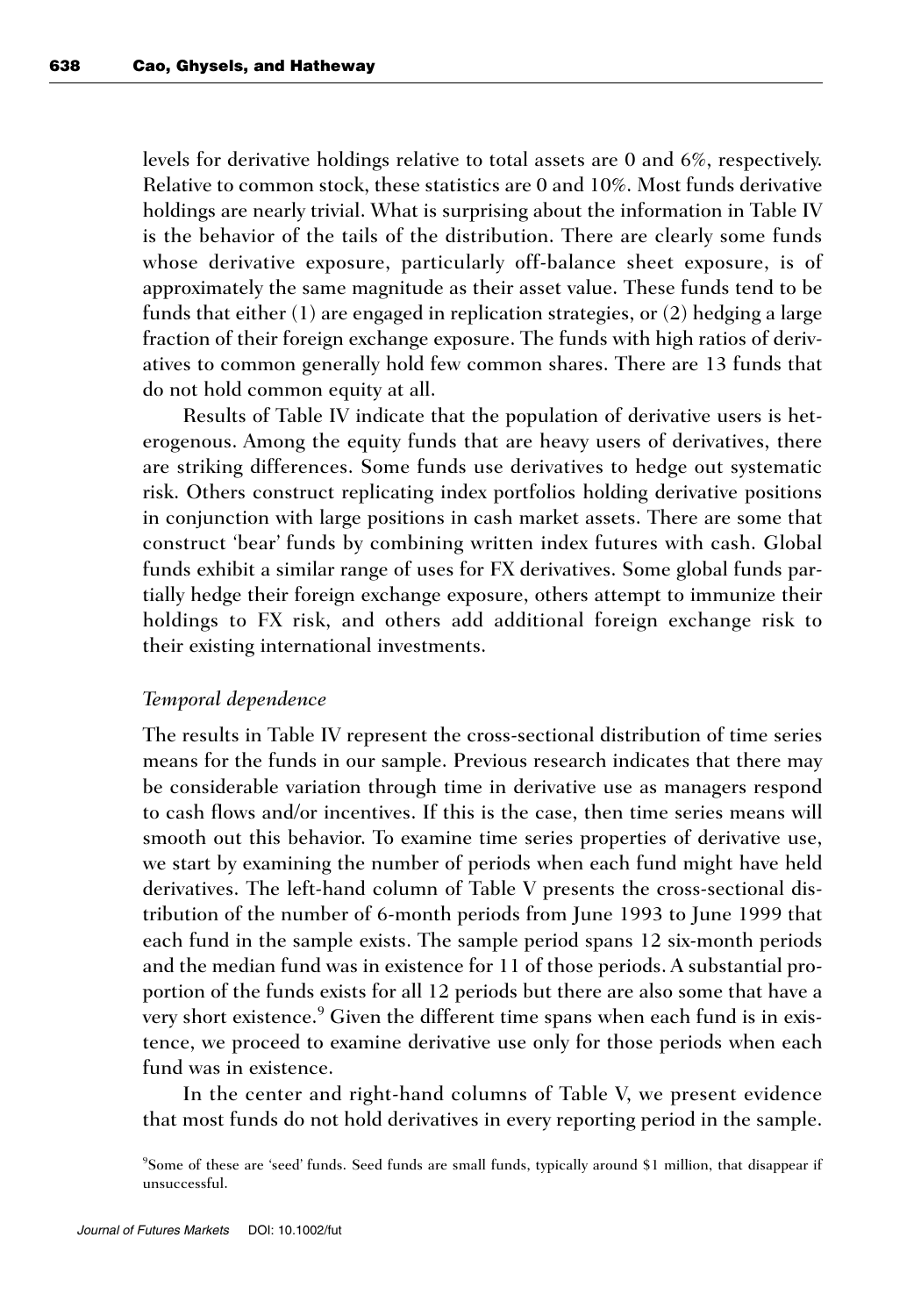|                  | Periods When<br><b>Fund was Extant</b> | Periods with<br>Derivative Holdings | Percent of Periods with<br>Derivative Holdings |
|------------------|----------------------------------------|-------------------------------------|------------------------------------------------|
| Mean             | 9.9                                    | 4.4                                 | 46.0%                                          |
| S.D.             | 3.1                                    | 3.0                                 | 28.0%                                          |
| First percentile | 2                                      |                                     | 8.3%                                           |
| Fifth percentile | 4                                      |                                     | 8.3%                                           |
| Tenth percentile | 5                                      |                                     | 9.1%                                           |
| 25th percentile  | 8                                      | 2                                   | 22.2%                                          |
| Median           | 11                                     | 3                                   | 42.8%                                          |
| 75th Percentile  | 12                                     | 6                                   | 66.7%                                          |
| 90th Percentile  | 12                                     | 8                                   | 85.7%                                          |
| 95th Percentile  | 12                                     | 9                                   | 100.0%                                         |
| 99th Percentile  | 12                                     | 11                                  | 100.0%                                         |
| Number of Funds  | 322                                    | 322                                 | 322                                            |

**TABLE V** The Distribution of Periods with Non-zero Derivative Holdings

Reported below are the distributions of the percentage of the number of reporting periods with non-zero derivative holdings for the Morningstar sub-sample of equity mutual funds as reported in semi-annual Securities and Exchange Commission N-30-D filings for the period June 1993 to June 1999. Included are the distributions for the total number of reporting periods where the fund was extent, the number of reporting periods with non-zero derivative holdings and the percentage of reporting periods with non-zero derivative holdings. The sample contains 322 funds where both N-30-D and Morningstar data is available.

The average number of periods with open derivative positions is just over 4 and the average fund holds derivatives in 46% of the periods when it is required to file form N-30-D. Again, there is a wide dispersion across the funds in our sample. Ten percent of the funds hold derivatives in only one report although they may be in existence throughout the sample period. Another 10% hold derivatives in over 85% of the periods. As with the results of Table IV, it is clear that the extent of derivative use varies widely even among funds that hold derivative securities.

To test the intertemporal variation in the levels of derivative holdings, we estimate correlation coefficients for the level of derivative holdings in consecutive N-30-D reports. We do this by dividing the sample into 11 pairs of consecutive semi-annual periods and estimating the cross-sectional mean correlation coefficient for each period. The median correlation coefficient is 0.74, indicating that the level of derivative holdings is relatively stable through time. However, Table V has shown that a number of funds only hold derivatives in one or two reporting periods. Hence, the presence of a large number of periods with zero holdings might considerably bias the median estimate. Moreover, it may be more of interest to examine correlations conditional on non-zero holdings to measure persistence. We therefore re-estimate the correlation coefficients for consecutive periods when a fund has a non-zero derivative position. The median correlation coefficient increases from 0.74 to 0.91, suggesting that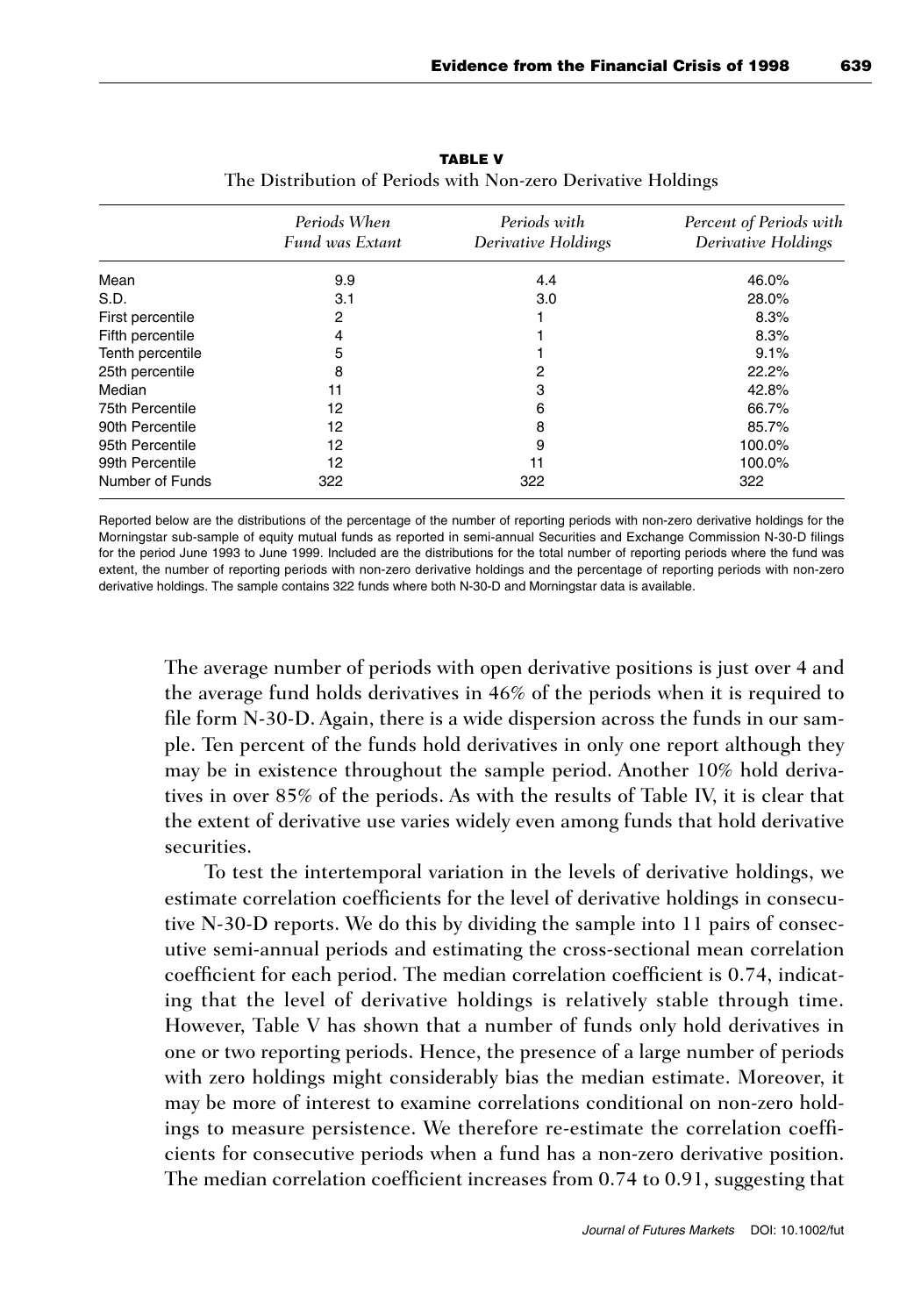the correlation coefficient for the level of derivative holdings is substantially higher for funds that hold derivatives in consecutive periods. Taken together, these results indicate that there are some funds whose level of derivative use varies through time and another group of heavier users of derivatives that maintain a more consistent level of derivative holdings in their portfolio.

## **DERIVATIVES AND MUTUAL FUNDS: THE HYPOTHESES OF INTEREST**

Having reported some stylized facts, we turn now to the key questions of interest. There are two types of hypotheses that are central to our analysis. The first type relates to the decisions to use derivatives, the second pertains to the outcome of such decisions measured by returns. The focus on these follows from the many discussions in the academic and practitioner's literature on derivatives. Since the advent of exchange traded financial derivatives in the 1970's, a substantial literature has developed on different economic purposes for these securities (see Stoll & Whaley, 1988). Some strategies are a variation of portfolio separation theorems where instead of an investor altering her mix of the market portfolio and the riskless asset, an investor holds index derivatives in conjunction with other assets to achieve the desired level of systematic risk. The rationale being that index futures are more liquid and easier to trade than a portfolio of equity securities. Mutual funds following such a strategy should not show appreciably different return distributions than funds which use a mix of cash and direct equity investments in a similar manner to a fund employing derivatives.

Another set of strategies considers the use of derivatives to substantially alter the expected return distribution of a portfolio so that mean/standard deviation analysis is no longer valid (see, for example, Merton, Scholes, & Gladstein, 1978). The use of dynamic hedging, written calls, and purchased puts in conjunction with an equity portfolio may produce highly truncated return distributions. Although such funds' return distributions are easily distinguishable from those of funds that do not employ derivatives, an ex-ante analysis is more difficult. The critical feature of these funds is that the portfolio is 'insured' against certain market outcomes. If these realizations are infrequent, the returns of funds that insure themselves through derivatives will differ from non-hedging funds only by the cost of the insurance, which is typically small. However, funds using options for insurance should exhibit markedly different returns from non-insured funds during times of crisis.

Finally, liquidity costs, short sale constraints, leverage constraints, or other market frictions may prevent mutual funds from using direct equity investment to pursue certain investment objectives. Therefore, there would be some region of the return/standard deviation space that is populated only by funds employing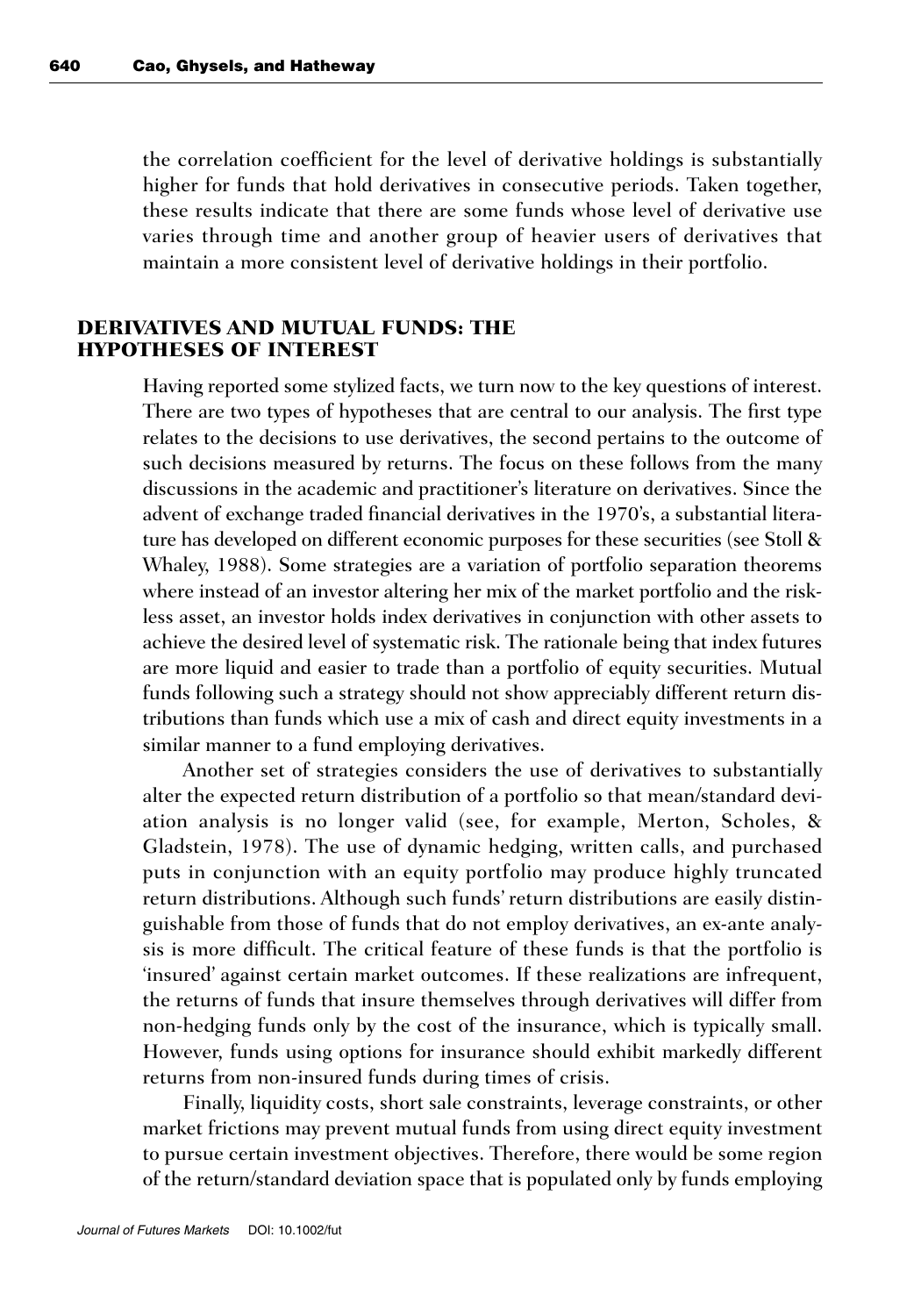derivatives. If this is true, there will be some funds whose returns differ from the remaining population of mutual funds for nearly all market outcomes.

It will be useful to start formulating the hypotheses of interest in a generic context, starting with hypotheses pertaining to return distributions. Namely, let *ri* be a return, or some measure of return in excess of a benchmark, for fund *i*, then consider the following null hypothesis:

$$
H_0^r(X, Y; Z): F(r_i | X, Z) = F(r_i | Y, Z)
$$
 (1)

where  $F(r_i | \mathbf{u}_\cdot, \mathbf{Z})$  is the distribution of  $r_i$  conditional on either  $X$  or  $Y$  with  $Z$ being a set of control variables, i.e.  $Z_t = (Z_{1t}, Z_{2t}, \ldots, Z_{kt})$ . An example of (1) would be to test whether there is a significant difference in the realized return distributions of funds that use derivatives and funds that do not. Here,  $X = U$ would represent all " $U =$  users" of derivatives,  $Y = N$  all " $N =$  Non-users" and  $Z = All$  would represent the all funds. A finding of a significant difference in the return distribution would result in rejecting  $H_0^r(U, N; Z = All)$ , and would indicate that the typical fund electing to employ derivatives intends to offer risk-return tradeoffs not available from conventional funds. If we fail to reject the null hypothesis that derivatives do not alter returns, we could narrow the hypothesis by looking for instance at a particular style of funds, choosing for instance *Z* equal to all the aggressive growth funds  $(Z = AG)$ , then we would test the null  $H_0^r(U, N; AG)$ . Alternatively, we may want to examine whether funds that are heavy users of derivatives  $(X = HU)$  offer returns that are not significantly different from funds that are light users of derivatives  $(Y = LU)$ , again with either across all styles  $(Z = All)$  or for a specific class of funds. A failure to reject the null  $H_0^r(HU, LU, Z)$  would again lead to the conclusion that derivative use is not related to returns. However, if the null is rejected, then there may be two classes of funds that use derivatives. One class that employs derivatives for reasons not expected to substantially alter the return distribution and another that seeks to offer investors a return distribution that is not available from conventional equity funds.

Another set of hypotheses central to our analysis relates to the decisions to use derivatives. In this study, we consider variables *Di* that measure attributes of derivatives use for fund *i* The hypotheses regarding the impact of derivatives on returns involved comparisons of distributions because derivatives usually affect the tail and shape of return distributions. Hypotheses regarding *Di* are simpler and usually involve a generic equation such as:

$$
D_i = f(Y, Z, \varepsilon_i) \tag{2}
$$

since our analysis may involve linear regressions as well logit models the functional form of *f* is left unspecified. The generic null hypothesis here will be: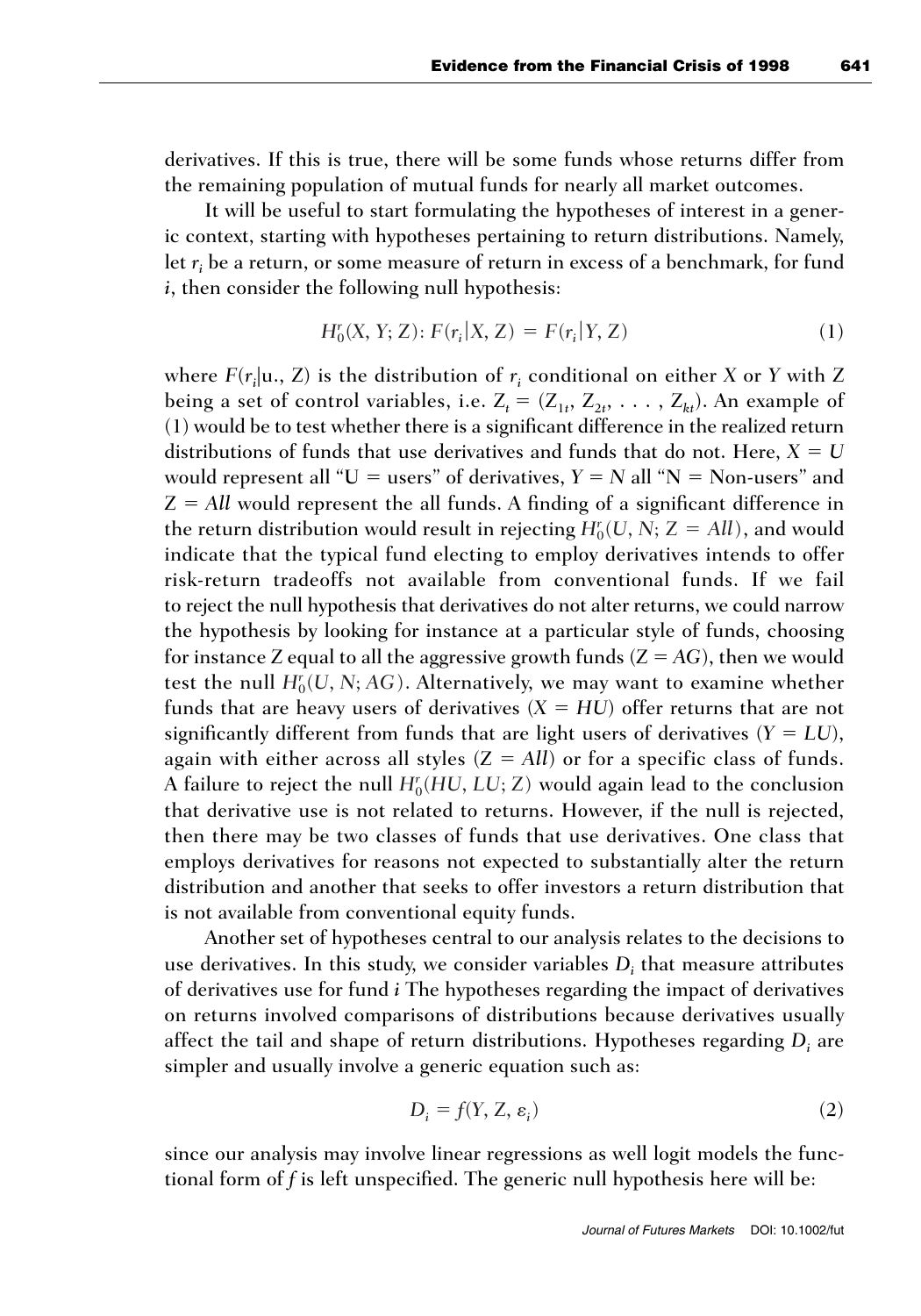$$
H_0^D(Y; Z): D_i = f(Z, \varepsilon_i)
$$
\n(3)

For instance, consider the hypothesis whether fund managers time their use of derivatives. Because of their relatively low transaction costs, derivatives may be a desirable vehicle for funds intending to change their risk/return profile. There is a growing literature on incentives for mutual fund managers to change their risk/return profile either to try and improve performance or to preserve good results already attained (see, for example, Brown, Harlow, & Starks, 1996; Chevalier & Ellision, 1997; Sirri & Tufano, 1998; Berkowitz & Kotowitz, 2000). If managers use derivatives to manage their risk/return profile as suggested in the incentive literature, funds should increase their use of 'long' derivatives to increase returns and risk following the periods of low returns and increase their use of 'short' derivatives to hedge following the periods of high returns.10 This implies a negative relationship between derivative use and prior returns. Such a hypothesis can be stated by using changes in derivatives positions as *Di* and using *Y* as prior low returns. Under the null (3), the variable *Y* i.e. prior low returns, should not enter the equation. An alternative is that derivatives use is tied to cash management needs. If managers use derivatives to maintain a constant level of risk in the face of cash inflows following a period of strong performance, then there should be a positive relationship between derivative use and prior returns. Such a hypothesis can be again be stated by using changes in derivatives positions as *Di* and selecting *Y* on the basis of prior fund performance.

A second possible reason for timing derivative use would be in anticipation of a future event. This is similar in spirit to testing for market timing ability by mutual fund managers for which there is an established literature beginning with Henriksson and Merton (1981). The most commonly cited reason for derivative use of all types by institutional investors is hedging (Levich et al., 1999). Hedging generally produces its most noticeable impact during times of financial crisis. Therefore, during the August 1998 financial crisis, we test for market timing ability by fund managers by determining whether funds significantly increased their hedging activities prior to August 1998. Evidence of increased derivative use, along with evidence that hedging was effective during the crisis, would be consistent with market timing ability by investment managers.

Since distributions of returns come in all shapes and forms and the impact of derivatives usually appears in the tail or skew features, testing hypotheses (1) will typically not be accomplished via testing differences in means or medians. In Section 4, we will be more explicit about the test statistics that will be used

<sup>&</sup>lt;sup>10</sup>Specifically, equity funds should go 'long' by increasing their holdings of long futures or purchases of call options. Conversely, going 'short' implies selling futures, writing calls, or buying puts to hedge existing, less liquid, equity positions.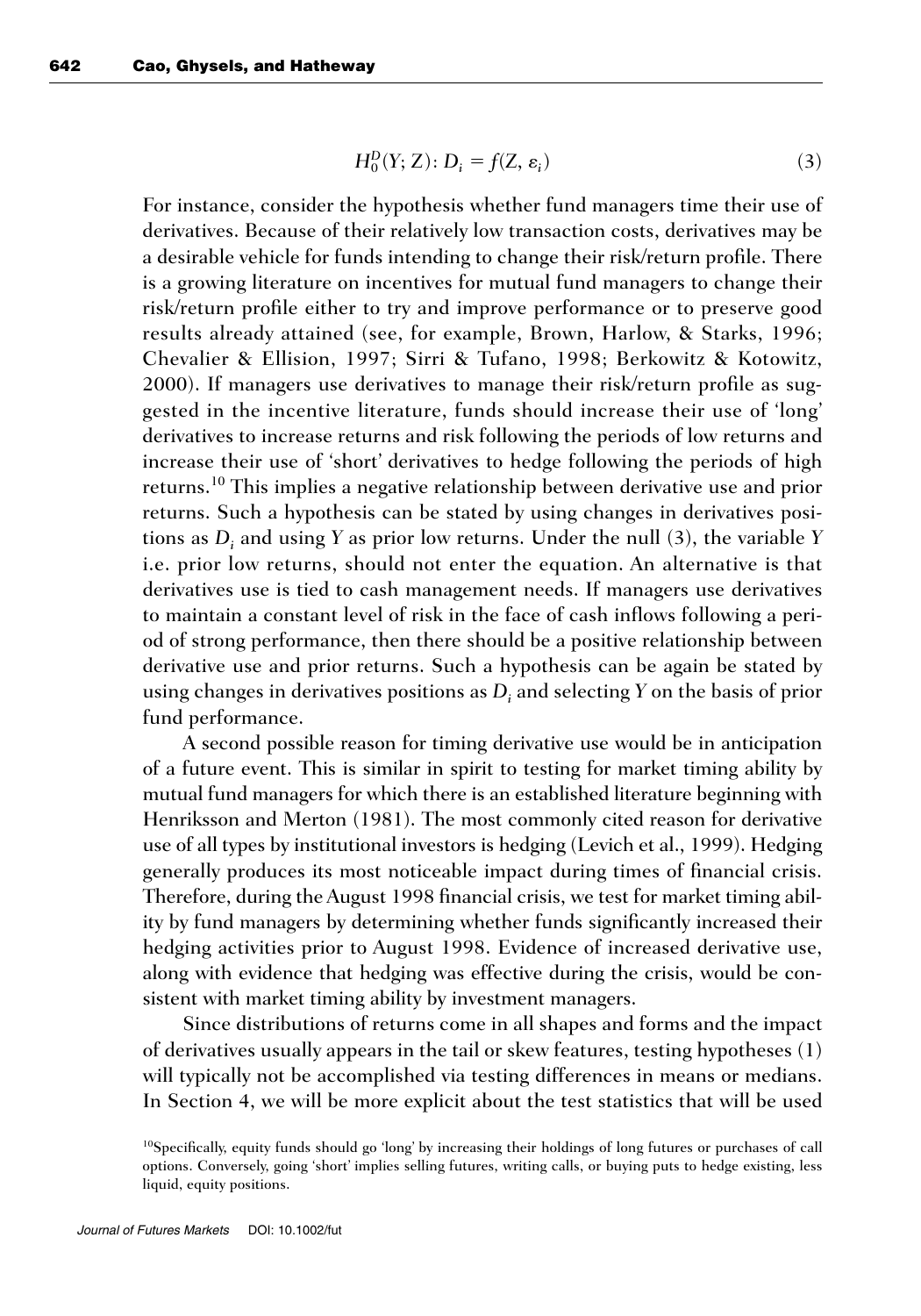to test (1). In contrast, testing the null (3) is typically simpler as regular variable exclusion tests will suffice.

# **DO DERIVATIVES ALTER THE RETURN DISTRIBUTION?**

We now turn to the null hypothesis (1), namely the question whether derivative use is reflected in return distributions of otherwise similar funds. We first start with the weakest form of  $(1)$ ,  $H_0^r(U, N; Z)$ , namely examine whether the distribution of return of derivative users (given a class of funds *Z*) *F*(*ri* |u*U, Z*) differs from the distribution of non-users  $F(r_i|uN, Z)$  and therefore there aren't any discernable effects of derivatives with *Z* representing various types of mutual funds. This hypothesis is also considered by Lunch-Koski and Pontiff (1999), with *Z* representing the eight fund categories pooled from Morningstar and across all fund. Then, we refine the null hypothsesis to  $H^r_0(HU, LU, Z)$ , namely examine whether the distribution of return of Heavy derivative users (given a class of funds *Z*) *F*( $r$ <sub>i</sub>|u*HU*, *Z*<sub>t</sub>) differs from the distribution of light users and therefore there aren't any discernable effects among heavy and light users of derivatives with *Z* representing various types of derivatives.

At first, we focus on the mean, median, standard deviation, skewness and kurtosis of the return distributions *F*(*ri* **|**u., *Z*) Hence, we first only compare particular moments of the distributions. For each fund category, Table VI reports the cross-sectional means of the first four moments and median of the distribution of the funds' returns for both raw and mean-adjusted returns.<sup>11</sup> At the bottom of Table VI, we also report  $H_0^r(U, N; Z = All)$  for the entire populations of funds. There is little evidence of statistically significant differences in the mean raw returns between the user and non-users groups within each category. While the mean raw return for the user funds is significantly higher in the Domestic Value category, this relationship does not appear to apply to other fund categories. Further, the median and the higher moments of the return distribution do not show a consistent pattern of statistically significant differences between the two groups although individual pairs of cross-sectional means do differ statistically. When we turn to mean-adjusted returns, we find that the levels of significance changes for individual tests. We note from Table VI that in almost all cases there is a significant difference in the tail behavior as measured by the kurtosis. Overall we may conclude that there is no appreciable difference between user and non-user populations, except for the different tail behavior when mean-adjusted returns are used.

 $11$ We calculate mean-adjusted returns by subtracting the monthly Morningstar category return from the fund's monthly return. We take this approach because much of the analysis to follow will be non-parametric. Calculating benchmark returns via a market model would be inconsistent with a non-parametric approach.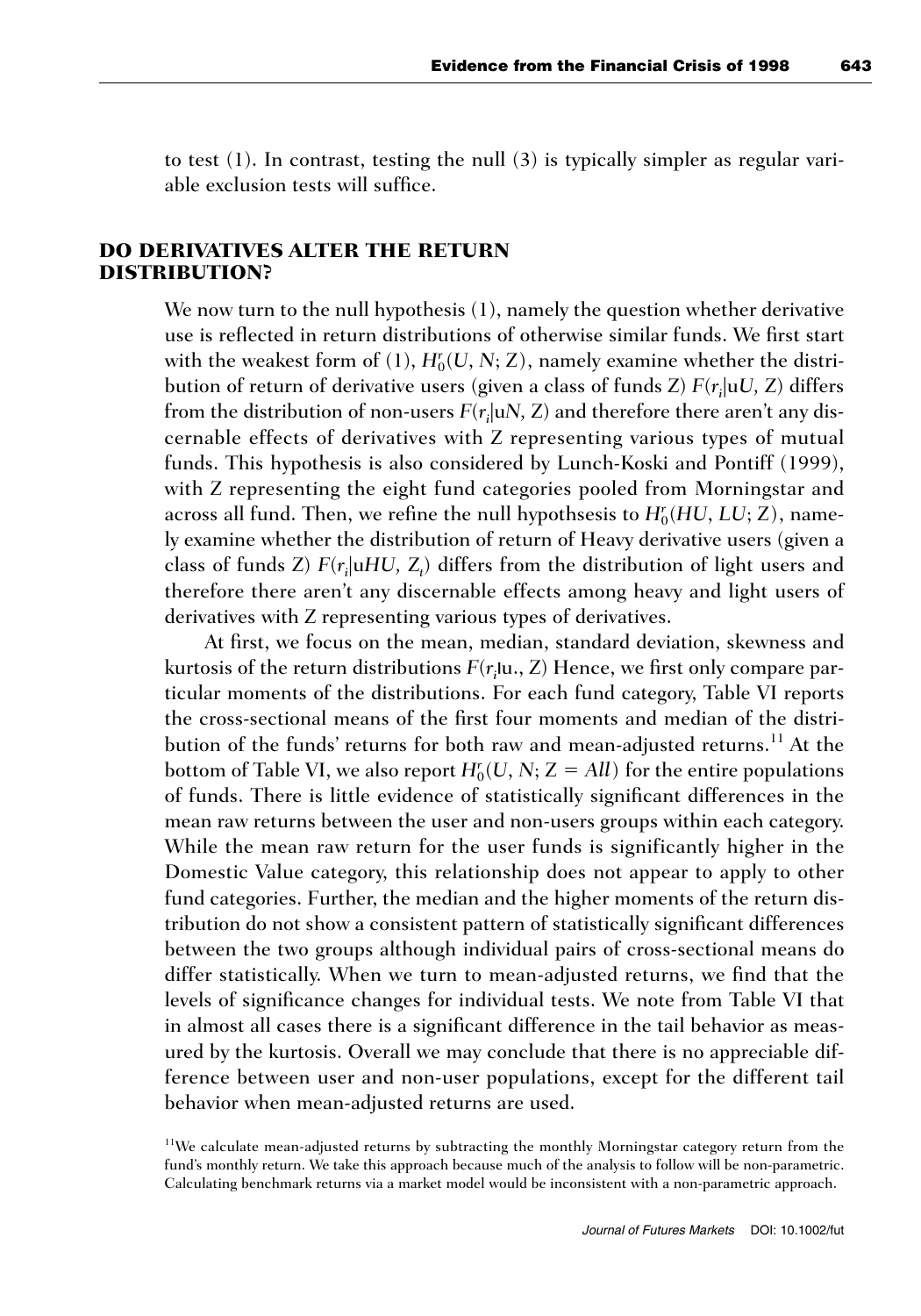|                            |                                   | Raw Returns | Mean-Adjusted<br>Return |
|----------------------------|-----------------------------------|-------------|-------------------------|
| <b>Investment Category</b> | Number of Funds (Users/Non-users) | p-value     | p-value                 |
| Domestic blend             | User/non-user: 49/703             |             |                         |
|                            | Mean                              | 0.23        | 0.98                    |
|                            | Median                            | 0.70        | 0.89                    |
|                            | Std Dev                           | 0.01        | 0.58                    |
|                            | <b>Skewness</b>                   | 0.24        | 0.08                    |
|                            | Kurtosis                          | 0.58        | 0.01                    |
| Domestic bond              | User/non-user: 21/926             |             |                         |
|                            | Mean                              | 0.67        | 0.17                    |
|                            | Median                            | 0.25        | 0.29                    |
|                            | Std Dev                           | 0.03        | 0.12                    |
|                            | <b>Skewness</b>                   | 0.01        | 0.01                    |
|                            | Kurtosis                          | 0.07        | 0.01                    |
| Domestic growth            | User/non-user: 48/658             |             |                         |
|                            | Mean                              | 0.20        | 0.21                    |
|                            | Median                            | 0.18        | 0.30                    |
|                            | Std Dev                           | 0.65        | 0.44                    |
|                            | <b>Skewness</b>                   | 0.01        | 0.01                    |
|                            | Kurtosis                          | 0.01        | 0.01                    |
| Domestic value             | User/Non-user: 29/515             |             |                         |
|                            | Mean                              | 0.01        | 0.44                    |
|                            | Median                            | 0.05        | 0.65                    |
|                            | Std Dev                           | 0.01        | 0.03                    |
|                            | <b>Skewness</b>                   | 0.98        | 0.12                    |
|                            | Kurtosis                          | 0.31        | 0.01                    |
| Global                     | User/non-user: 108/669            |             |                         |
|                            | Mean                              | 0.69        | 0.27                    |
|                            | Median                            | 0.62        | 0.17                    |
|                            | Std Dev                           | 0.01        | 0.08                    |
|                            | <b>Skewness</b>                   | 0.76        | 0.35                    |
|                            | Kurtosis                          | 0.77        | 0.46                    |
| Global Bond                | User/non-user: 10/112             |             |                         |
|                            | Mean                              | 0.64        | 0.93                    |
|                            | Median                            | 0.31        | 0.83                    |
|                            | Std Dev                           | 0.76        | 0.42                    |
|                            | <b>Skewness</b>                   | 0.17        | 0.75                    |
|                            | Kurtosis                          | 0.38        | 0.09                    |
| Hybrid                     | User/non-user: 39/359             |             |                         |
|                            | Mean                              | 0.56        | 0.18                    |
|                            | Median                            | 0.23        | 0.19                    |
|                            | Std Dev                           | 0.25        | 0.08                    |
|                            | <b>Skewness</b>                   | 0.26        | 0.13                    |
|                            | Kurtosis                          | 0.33        | 0.01                    |

## **TABLE VI** Tests for Difference in Return Distribution Moments Between Derivative Users and Non-Users

*(Continued)*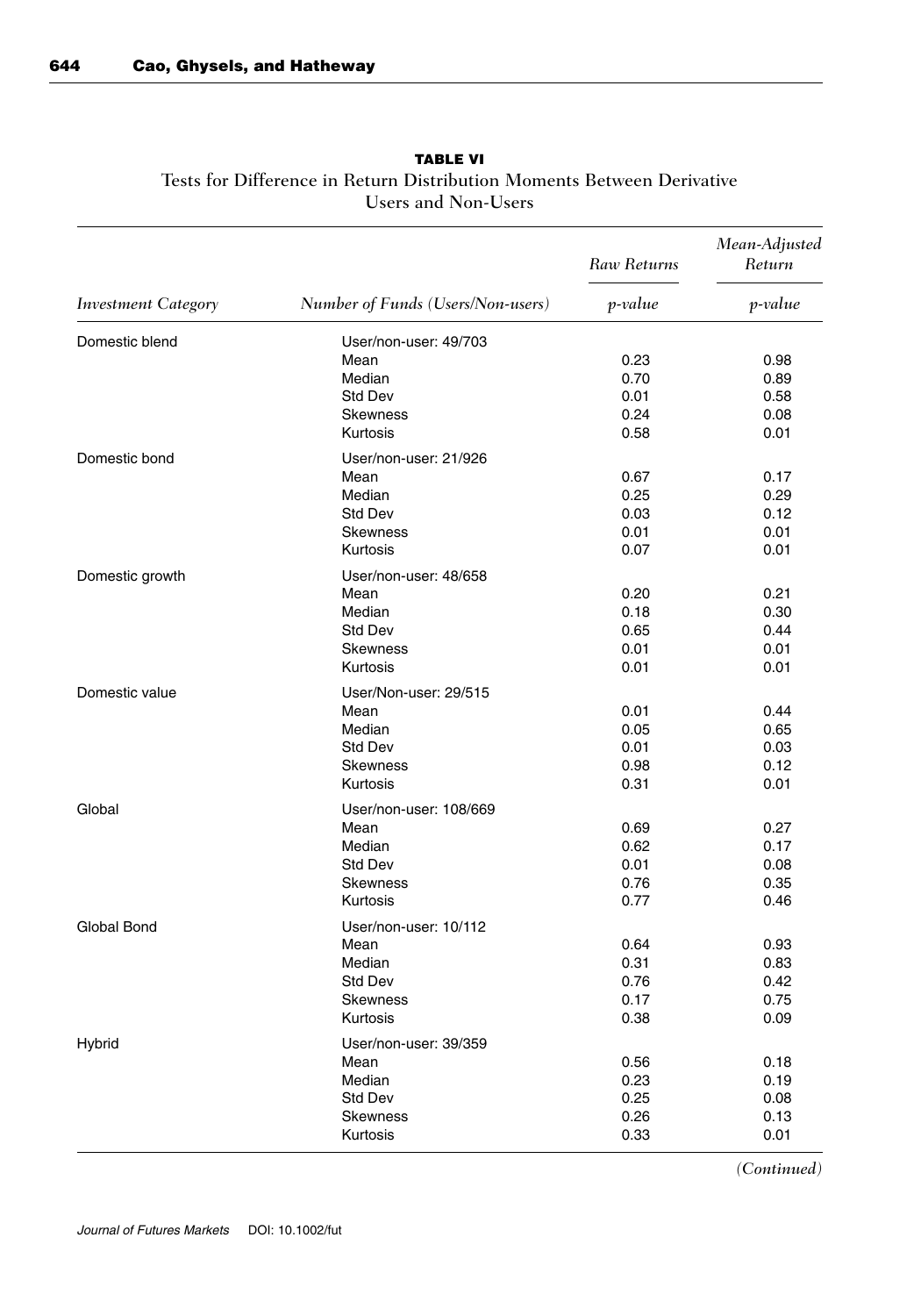|                     |                                   | Raw Returns | Mean-Adjusted<br>Return |  |
|---------------------|-----------------------------------|-------------|-------------------------|--|
| Investment Category | Number of Funds (Users/Non-users) | p-value     | p-value                 |  |
| Sector              | User/non-user: 18/218             |             |                         |  |
|                     | Mean                              | 0.13        | 0.78                    |  |
|                     | Median                            | 0.59        | 0.98                    |  |
|                     | <b>Std Dev</b>                    | 0.20        | 0.14                    |  |
|                     | <b>Skewness</b>                   | 0.83        | 0.35                    |  |
|                     | Kurtosis                          | 0.93        | 0.02                    |  |
| All                 | User/non-user: 322/4,518          |             |                         |  |
|                     | Mean                              | 0.10        | 0.76                    |  |
|                     | Median                            | 0.05        | 0.67                    |  |
|                     | <b>Std Dev</b>                    | 0.01        | 0.03                    |  |
|                     | <b>Skewness</b>                   | 0.50        | 0.61                    |  |
|                     | Kurtosis                          | 0.14        | 0.01                    |  |

#### **TABLE VI** *(Continued)*

Reported in this table are p-values for t-tests of the difference in monthly return distribution moments for funds that use derivatives and funds that do not use derivatives. Tests are based on cross-sectional means for the mean, median, standard deviation, skewness, and kurtosis of monthly returns. We consolidate 36 Morningstar fund categories into eight categories. The results are reported for raw returns and mean-adjusted returns, and for each category, respectively. The mapping between consolidated and original Morningstar categories is the following:

1. Domestic Blend includes Large Blend, Mid-Cap Blend, and Small Blend funds.

2. Domestic Bond includes High Yield Bond, Intermediate Government, Intermediate-term Bond, Long Government, Long-term Bond, Multisector Bond, Municipal National Long, and Short Government funds.

3. Domestic Growth includes Large Growth, Mid-Cap Growth, and Small Growth funds.

4. Domestic Value includes Large Value, Mid-Cap Value, and Small Value funds.

5. Global includes Diversified Emerging Markets, Diversified Pacific/Asia, Europe Stock, Foreign Stock, International Hybrid, Japan Stock, Latin America Stock, Pacific/Asia ex-Japan, and World Stock funds.

6. Global Bond includes Emerging Markets Bond and International Bond funds.

7. Hybrid includes Convertibles, and Domestic Hybrid funds.

8. Sector includes Specialty-Financial, Specialty-Health, Specialty-Natural Resources, Specialty-Precious Metal, Specialty-Real Estate, and Specialty-Technology funds.

One difficulty in comparing cross-sectional mean returns is that the mean of the individual fund return is not very precisely estimated, because month-tomonth return variation is high. Further, the time series of returns is relatively short. Finally, there is a relatively small number of funds in the user group, between 10 and 108 depending on category. Therefore, tests based on crosssectional estimates of higher moments of returns may have low power. Hence, we would like to consider tests that are 'distribution-free' and better tailored toward testing  $H_0^r(U, N; Z)$  in small samples with potentially complex shaped distributions. More specifically, we turn to tests for differences in the empirical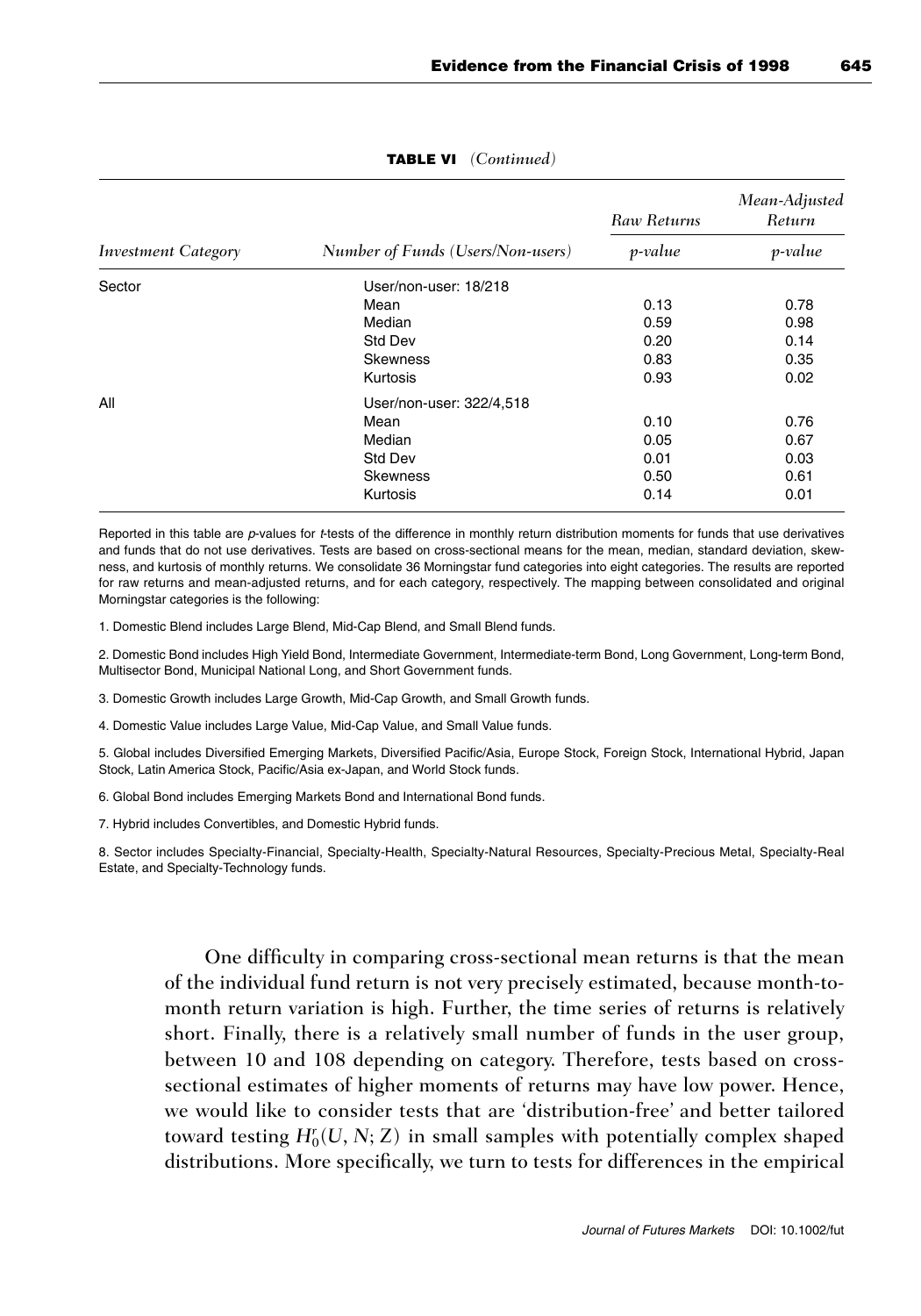| Investment<br>Category | Number of Funds<br>(Users/Non-users) | Wilcoxon<br>p-value | $K-S$<br>p-value | $S-S$<br>p-value | Rank<br>p-value |
|------------------------|--------------------------------------|---------------------|------------------|------------------|-----------------|
| Domestic blend         | 49/703                               | 0.43                | 0.13             | 0.25             | 0.77            |
| Domestic bond          | 21/926                               | 0.04                | 0.05             | 0.54             | 0.00            |
| Domestic growth        | 48/658                               | 0.04                | 0.04             | 0.18             | 0.44            |
| Domestic value         | 29/515                               | 0.45                | 0.31             | 0.43             | 0.13            |
| Global                 | 108/669                              | 0.54                | 0.85             | 0.25             | 0.49            |
| Global bond            | 10/112                               | 0.26                | 0.19             | 0.98             | 0.12            |
| Hybrid                 | 39/359                               | 0.98                | 0.23             | 0.67             | 0.21            |
| Sector                 | 18/218                               | 0.76                | 0.98             | 0.89             | 0.34            |
| All                    | 322/4,518                            | 0.25                | 0.00             | 0.01             | 0.00            |

**TABLE VII** Non-Parametric Tests for Difference in Return Distributions Between Derivative Users and Non-Users

Reported in this table are p-values for non-parametric tests for the differences in the cross-sectional distribution of mean monthly mean-adjusted returns distribution for funds that use derivatives and funds that do not use derivatives. For each fund in each month, we adjust the reported return for a fund by subtracting the return for the appropriate Morningstar category. We then calculate the timeseries mean for each fund's mean-adjusted return. The distributional tests are then applied to the time series means for the derivative user and non-user groups. The tests are Wilcoxon, Kolomogorov–Smirnov (K-S), Savage–Scores (S-S), and Conover Square Ranks (Rank) test. We consolidate 36 Morningstar investment categories into 8 categories, and report results for each category, respectively.

distribution function (EDF), known as the Kolmogorov–Smirnoff test.<sup>12</sup> These tests are more directly related to the null hypothesis of interest as well. We also supplement these tests with non-parametric rank-based tests such as the Wilcoxon test, the Savage–Scores test, and the Conover Square Ranks test.<sup>13</sup>

We calculate the mean and mean absolute deviation of the mean-adjusted return for each fund and then apply the Wilcoxon, Kolmogorov–Smirnoff and Savage and Conover test to determine whether the distribution of the derivative user and non-user populations differ. Table VII presents the results of these tests. There is some increase in the number of significant statistics from Table VI. For the sample of all funds, the Kolmogorov-Smirnoff, Savage, and Conover tests reject the null of equality in the return distributions for the user and non-suer funds. The fact that the medians are not significantly different is not surprising since the returns are all mean adjusted. The tests remain ambiguous for individual categories.

 $12$ The Kolmogorov–Smirnoff test determines whether two-sample distribution functions are drawn from the same population. The test is based on the maximum vertical distance between the two EDFs. For further discussion, see e.g. Conover (1980, p. 368).

<sup>&</sup>lt;sup>13</sup>The Wilcoxon test compares the medians of two samples. The Savage test is also a non-parametric rankbased test described in Hájek and Sidák (1967, p. 97) and is asymptotically optimal for exponential distributions and designed to have power for location shifts in extreme value distributions. Particularly, the latter is appropriate, as we examine return distributions. Finally, the Conover, or squared-ranks, test is a Wilcoxontype test applied to the absolute value of deviations from the sample mean. Hence the test is designed to detect changes in the dispersion of returns. The test is described in Conover (1980, p. 239).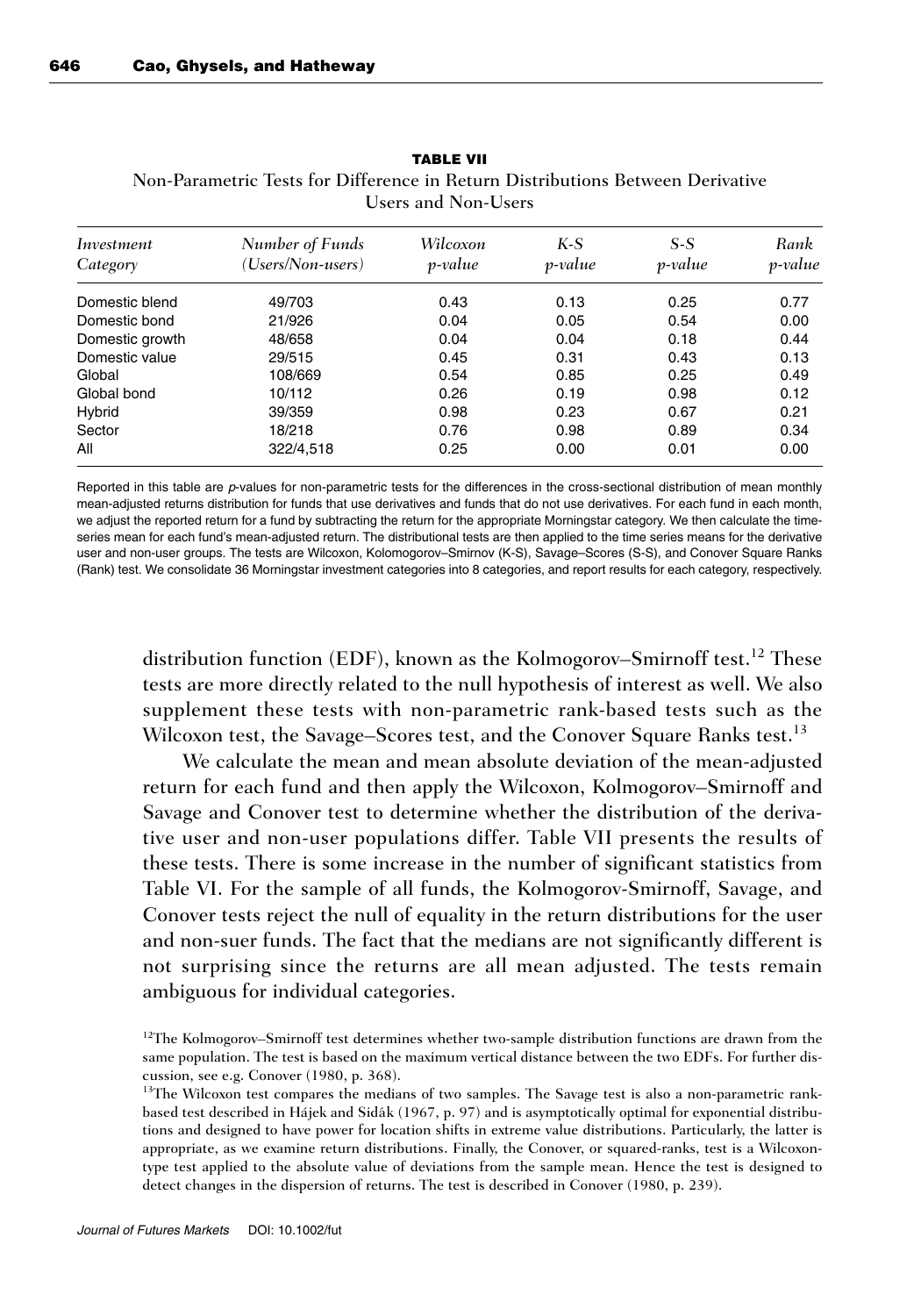| Sample                                                                                                                                           | Mean                                           | Median                                         | Std. Dev                                    | <b>Skewness</b>                      | <b>Kurtosis</b>                   |
|--------------------------------------------------------------------------------------------------------------------------------------------------|------------------------------------------------|------------------------------------------------|---------------------------------------------|--------------------------------------|-----------------------------------|
| FX derivative users                                                                                                                              |                                                |                                                |                                             |                                      |                                   |
| Light users (Deciles 1-9)<br>Heavy Users (Decile 10)<br>$t$ -test ( $p$ -value)<br>Wilcoxon (p-value)<br>Rank (p-value)                          | 0.069<br>0.272<br>(0.06)<br>(0.04)             | 0.030<br>0.254<br>(0.05)<br>(0.04)             | 1.902<br>1.981<br>(0.95)<br>(0.59)          | 0.024<br>$-0.167$<br>(0.15)          | 1.449<br>1.586<br>(0.74)          |
| Equity derivative users                                                                                                                          |                                                |                                                |                                             |                                      |                                   |
| Light users (Deciles 1-9)<br>Heavy users (Decile 10)<br>$t$ -test ( $p$ -value)<br>Wilcoxon (p-value)<br>Rank (p-value)                          | 0.114<br>$-0.128$<br>(0.37)<br>(0.74)          | 0.090<br>$-0.271$<br>(0.27)<br>(0.48)          | 1.837<br>2.468<br>(0.11)<br>(0.45)          | 0.003<br>0.020<br>(0.87)             | 1.470<br>1.404<br>(0.89)          |
| Equity option users                                                                                                                              |                                                |                                                |                                             |                                      |                                   |
| Light users (Deciles 1-9)<br>Heavy users (decile 10)<br>$t$ -test ( $p$ -value)<br>Wilcoxon (p-value)<br>Rank (p-value)<br>All users (322 funds) | 0.142<br>$-0.369$<br>(0.00)<br>(0.01)<br>0.089 | 0.119<br>$-0.522$<br>(0.01)<br>(0.00)<br>0.053 | 1.777<br>3.040<br>(0.00)<br>(0.00)<br>1.901 | $-0.024$<br>0.255<br>(0.01)<br>0.005 | 1.411<br>1.920<br>(0.38)<br>1.463 |
| All non-users (4,196 funds)                                                                                                                      | 0.053                                          | 0.026                                          | 1.622                                       | 0.086                                | 1.708                             |

**TABLE VIII**

Tests for Difference in Excess Return Distribution Between Light and Heavy Derivative Users

Reported below are tests of mean monthly mean-adjusted return distribution moments for eight fund samples: (1–2) the light and heavy users of FX derivatives from the N-30-D sample, (2–4) the light and heavy users of equity derivatives from the N-30-D sample, (5–6) the light and heavy users of equity options from the N-30-D sample, (7)all derivative users identified from SEC N-30-D filings, and (8) Morningstar non-derivative users. Funds are grouped into Heavy and Light categories depending on their use of FX, equity, or equity option derivatives. A mutual fund is classified as a heavy derivative user if its total derivative position relative to total assets falls into the top tenth percentile (decile 10) among all derivative users. A mutual fund falls into deciles 1–9 is classified as a light derivative user. Tests for difference in the mean-adjusted excess return distribution between light and heavy derivative users are performed by using the t-test, Wilcoxon, and Conover Square-Ranks (Rank) test. All statistics are in percent.

So far we did not take into account that the population of derivative users is heterogeneous, as pointed out in Section 2. To better measure how derivatives affect return distributions, we now group funds by the relative extent of derivative use. Using the N-30-D data, we calculate the time series average of the derivatives-to-asset ratio for each of the three derivative types, and classify funds in the top 10% (33 funds) of derivative use with respect to foreign exchange derivatives, equity derivatives or equity options as (*HU*) Heavy users of that type of derivative. The remaining 289 funds are classified as *LU* Table VIII reports tests pertaining to  $H_0^r(UH, UL; Z)$ , for  $Z = FX$ , equity or options derivatives. The tests involve the same cross-sectional averages of the median and first four moments of the mean-adjusted return distribution as in Table VI and the Wilcoxon and squared-rank tests of Table VII.<sup>14</sup> Although the sample sizes are

 $14$ The results of this section are qualitatively the same when we use the 4,196 funds from our non-user sample as a benchmark instead of the 289 funds classified as light users of derivatives.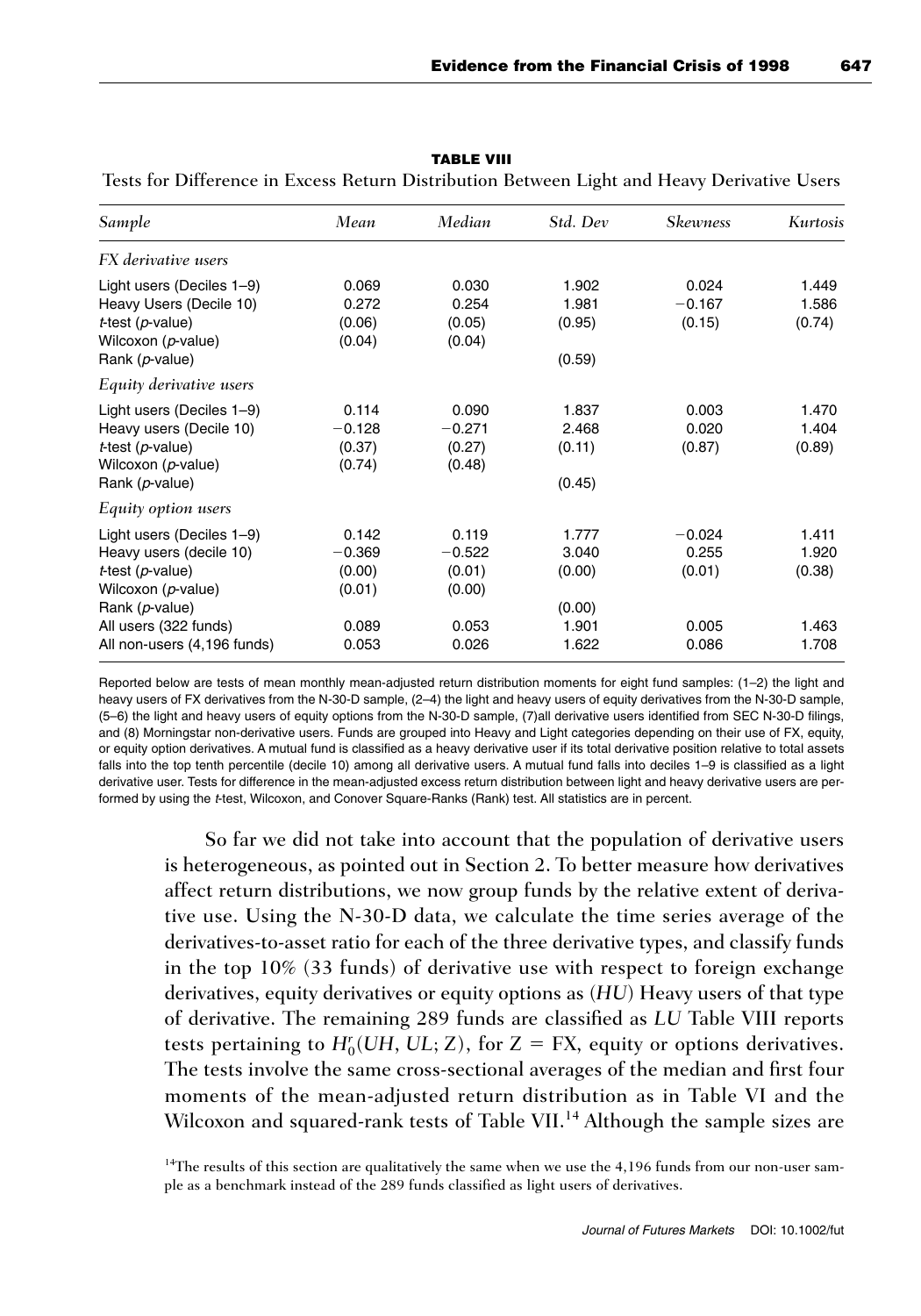smaller than for some of the investment categories in Table VI, the separation of funds into Heavy and Light user groups has dramatically increased our ability to identify the effects of derivative use.

Heavy FX derivative users have significantly higher mean residual returns during the sample period than non-users, 0.272 vs. 0.069%. Similar conclusions can be drawn from median returns. The other moments of the return distribution are not significantly different for Heavy and Light FX users. In general, the presence of higher mean returns for Heavy FX users should be consistent with a higher level of risk taking by these funds. Although the mean standard deviation of Heavy FX users is higher, and the mean skewness negative, the insignificant differences in mean standard deviation, skewness and kurtosis provide no evidence of greater risk. The non-parametric tests yield similar results. This finding would indicate that the gains to international diversification during the sample period are primarily due to the availability of a broader universe of stocks and not from foreign currency exposure.<sup>15</sup>

Although the magnitudes of the differences in cross-sectional mean returns for Light and Heavy equity derivative users is large, none of the differences are statistically significant. The reason is that the standard errors of the crosssectional mean estimates are relatively high. A closer examination provides more economic insight. Among the funds classified as Heavy equity derivative users are (1) bear funds, which hold a combination of short common, short index futures and put options, (2) hedge funds with long common positions and employing various derivative strategies, and (3) replicating funds, which hold long index futures. The bear funds tend to dominate and have negative residual returns in most periods. However, the cross-sectional average reflects a combination of the negative mean-adjusted returns of the bear funds and the positive mean-adjusted returns of the hedging and replicating funds and has a very high standard error. The impact of averaging bear funds with hedging/replicating funds can be seen in the large difference between the mean and median returns, -0.128 and -0.271%, respectively. The non-parametric tests also do not reject the null that returns of the user and non-user groups differ.

The group of funds classified as Heavy options users represents a similar combination of investment purposes as Heavy equity derivative users. However, the replicating funds that use long index futures and T-bills to replicate an index position are not present in this group. Therefore, the cross-sectional mean estimates between Heavy and Light user groups differ more for options users than for equity derivative users and the standard errors are lower. The median and all the moments of the residual return distribution except kurtosis differ both economically and statistically for the Light and Heavy option user

<sup>&</sup>lt;sup>15</sup>For a thorough discussion of the issues in international diversification, see Stulz (1996).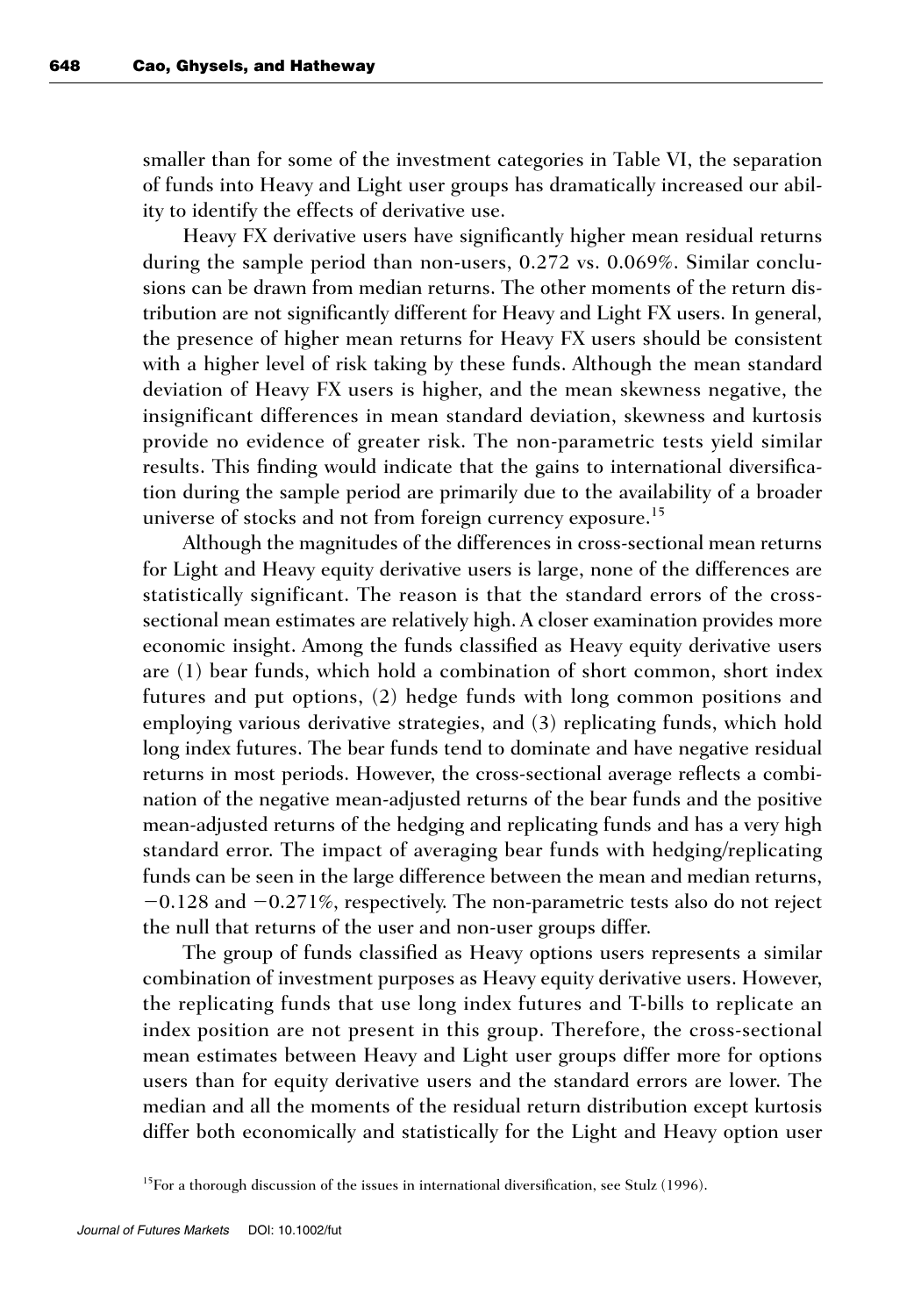groups. The lower return is consistent with options being a costly form of insurance. The higher average standard deviation is not consistent with risk reduction. However, the standard deviation is often an inappropriate measure of risk for an option enhanced portfolio as the return distribution may not be symmetric. The significantly more positive mean skewness is also consistent with a lack of symmetry in residual returns for Heavy option users. As with the FX and Equity derivative groups, the non-parametric tests support the parametric results.

To summarize the findings from this section, the data supports the null  $H_0^r(U, N; Z)$  for the entire population of funds as well as the eight categories we defined. Hence, the typical mutual fund using equity derivatives does not appreciably differ from returns of other funds with similar investment objectives. However, funds, which are in the top decile of derivative users, do show different realized returns from funds that are light users. That is, the data reject the null  $H_0^r(HU, LU, Z)$  with  $Z$  representing various types of derivatives contracts.

## **WHAT ARE THE MOTIVES FOR DERIVATIVE USE?**

In this section, we test the second class of hypotheses  $H_0^D(X, Y; Z)$  appearing in (3). As noted in Section 3, this includes hypotheses whether mutual fund managers time their use of derivatives either in response to past performance or in anticipation of future events. The timing of derivative use based on past performance has been suggested by Brown, Harlow, and Starks (1996), Chevalier and Ellison (1997), and Lynch-Koski and Pontiff (1999), who identify both managerial incentives and cash flow induced changes in risk as possible motives. The null hypothesis  $H_0^D(X, Y; Z)$  appearing in (3) also covers the conjecture that managers time their use of derivatives in anticipation of future events is related to the broad literature on the market timing ability of investment managers.

#### **Past Performance and Change in Derivative Use**

Sirri and Tufano (1998) indicate that the top performing funds experience a disproportionate share of cash inflows in the following period. Other authors (e.g. Brown, Harlow, & Starks, 1996; Chevalier & Ellision, 1997) have indicated that the incentives faced by mutual fund managers may lead to managers altering the risk/return characteristics of their fund in response to past performance. Berkowitz and Kotowitz (2000) find that this conclusion does not apply to risk-neutral managers whose performance is neither exceptionally good or bad. Lynch-Koski and Pontiff (1999) identify that there is a weaker relationship between changes in risk measured by the standard deviation of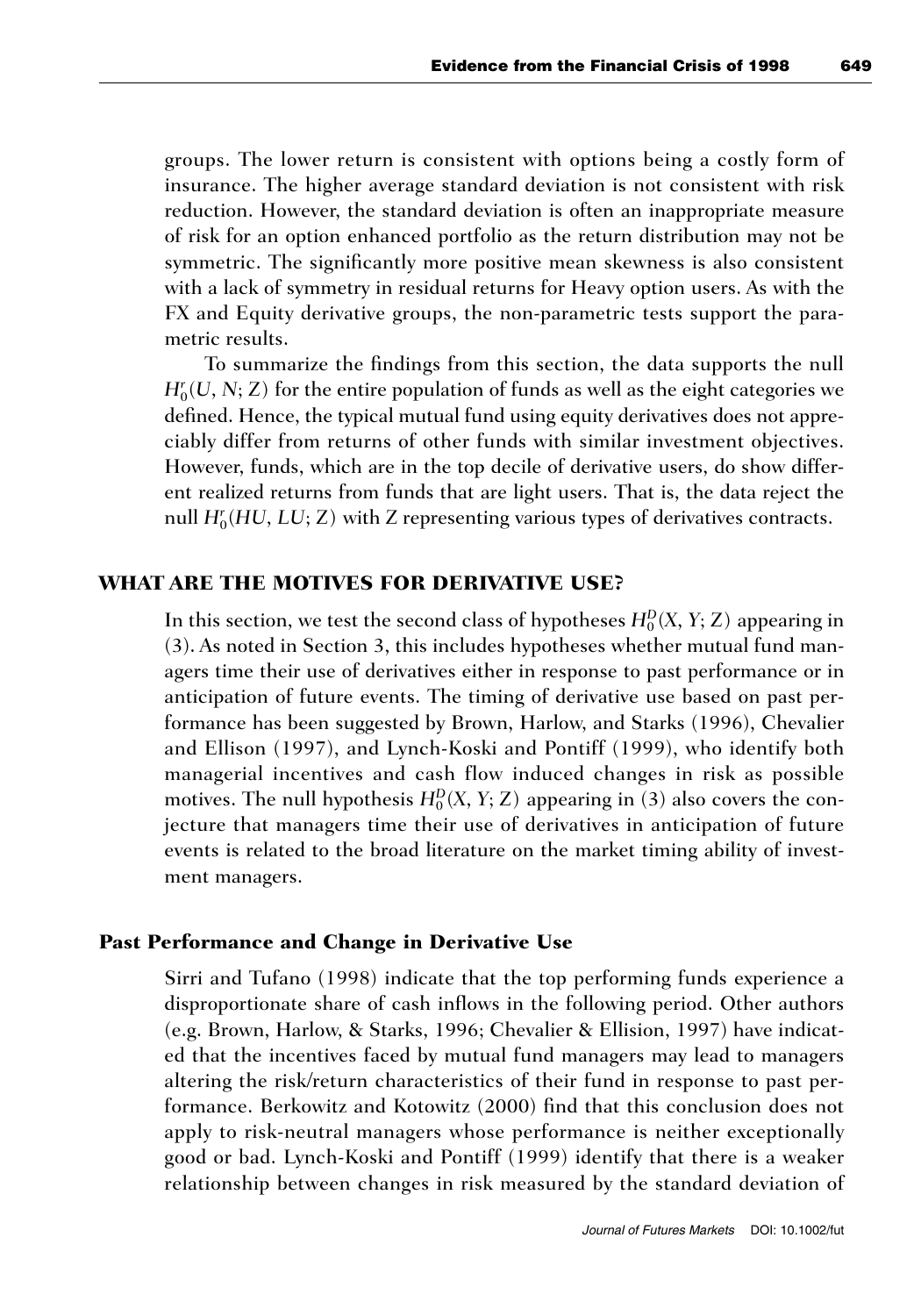fund returns and past returns for funds that use derivatives and funds that do not. They conclude that funds using derivatives do so more for cash flow induced changes in risk than for managerial incentive reasons. Because the data set in this study contains detailed information on derivative holdings, we can more directly address the relationship between derivative holdings and changes in risk. We can also determine whether lagged performance measures have any explanatory power for changes in derivatives holdings.

We will use an indicator variable  $D_{t,i,j}$  as dummy variable indicating whether the fund *i* increased its use of derivatives in period *t* (note that because of the time series dimension we add *t* as index, the index *j* will be discussed shortly). A value of  $O(1)$  indicates a decrease (increase) in the ratio of derivatives to assets based on the current and preceding N-30-D filings. We test the hypothesis  $H_0^D(Y, Z)$  in (3) by selecting  $Z$  as the funds using any type of derivative  $(Z = 1)$ , funds using equity derivatives  $(Z = 2)$ , and funds using FX derivatives  $(Z = 3)$ . To facilitate the notation we will present *Z* through the index *j* which takes values 1, 2 and 3 Funds having no derivative holdings of the relevant type during two consecutive reporting periods are dropped from the sample. The null pertains to *Y* representing returns  $(R_{t,i,j})$  and the standard deviation  $(\sigma_{t,i,j})$ of returns are calculated using monthly return data from Morningstar's *PrincipiaProPlus*. We consider two statistical models to tests the null hypothesis, one is a fixed effect estimators panel data model and the other is a fixed effect probit model. The latter is probably more appropriate and yields a more direct test of the hypothesis whereas the former amounts to formulating an indirect test. We start with the former, i.e. the indirect test, namely:

$$
\Delta \sigma_{t,i,j} = \alpha_{0,j} + \beta_{1,j} * I_{t,i,j} + \beta_{2,j} * R_{t-1,i,j} + \beta_{3,j} * \sigma_{t-1,i,j} + \varepsilon_{t,i,j}
$$
(4)

where, as already noted, the subscripts  $j = 1, 2, 3$  refer to the three samples employed, funds using any type of derivative, funds using equity derivatives, and funds using FX derivatives.  $I_{t,i}$  is an indicator dummy variable indicating whether the fund increased its use of derivatives of type *j* during period *t*. We are interested in finding a significant  $\beta$  vector, as this would be an indication that the null hypothesis (3) is rejected. Admittedly these tests are only indirect evidence, yet equation (4) is relatively easy to implement and also easy to interpret, hence the appeal of starting with the setup.

The first analyses, Table IX, Panel A, show that there is a strong significant negative relationship between changes in risk and lagged risk for funds using derivatives, funds using equity derivatives, and for funds using FX derivatives. For all three types of fund derivative holdings, there is a positive relationship between changes in risk and the lagged 6-month return. The analyses differs from the existing literature because the data allows a comparison between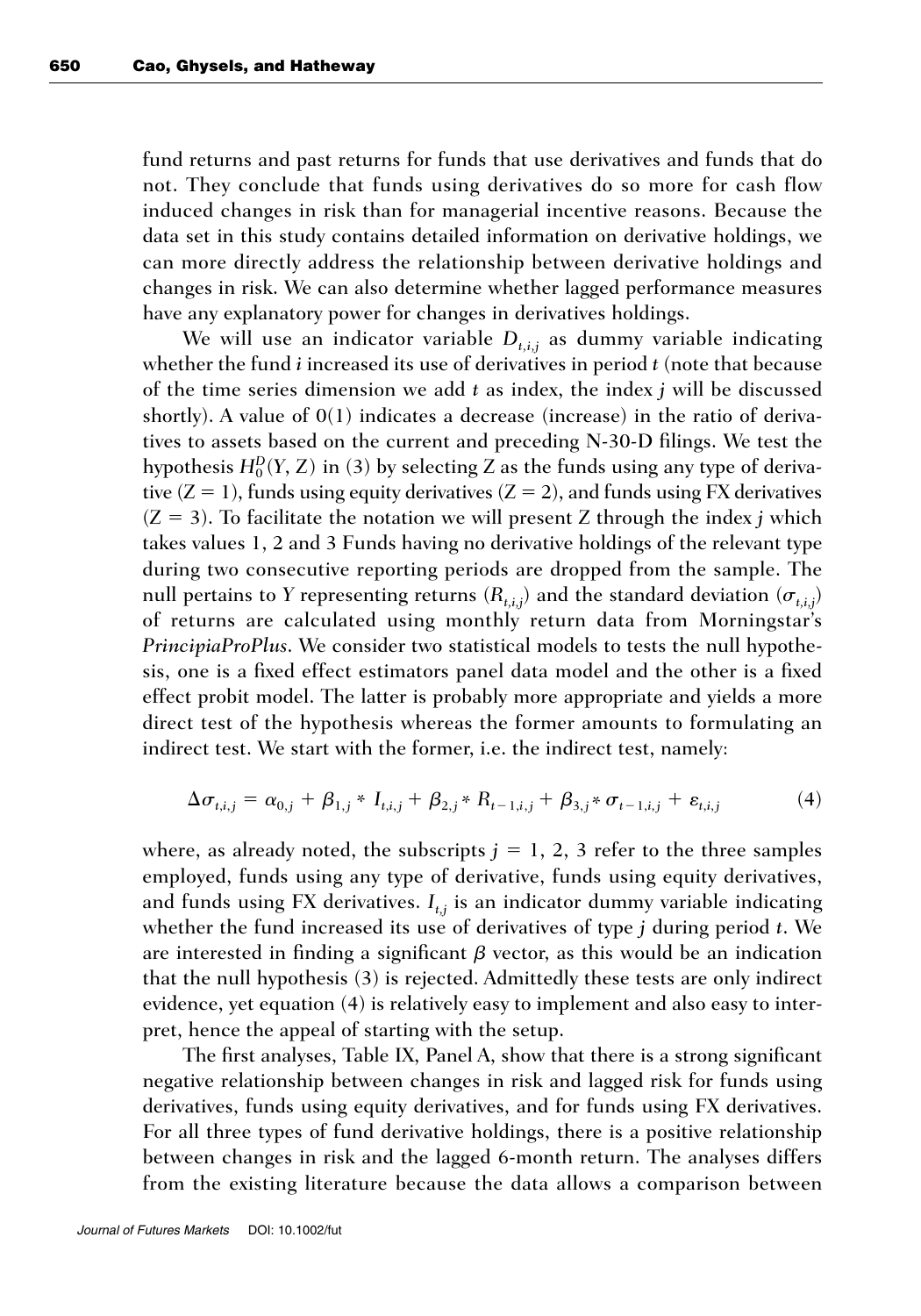| $y = Change$ in Std. Dev.                                                                                                                                                 |                                                                |                                                                |                                                             |  |  |
|---------------------------------------------------------------------------------------------------------------------------------------------------------------------------|----------------------------------------------------------------|----------------------------------------------------------------|-------------------------------------------------------------|--|--|
| Panel A. The fixed effects model                                                                                                                                          |                                                                |                                                                |                                                             |  |  |
| $I_{t}$ , Total derivatives to assets<br>$I_{ij}$ Equity derivatives to assets<br>$I_{t,i}$ FX derivatives to assets<br>Lagged 6-month return<br>Lagged 6-month Std. Dev. | 0.169(0.04)<br>0.083(0.03)<br>$-0.490(0.00)$                   | 0.253(0.02)<br>0.077(0.09)<br>$-0.529(0.00)$                   | 0.073(0.41)<br>0.275(0.00)<br>$-0.365(0.01)$                |  |  |
| Panel B. The fixed effects logit model                                                                                                                                    | $y = I_{ti}$<br>$I_{ij}$ = Total Derivatives<br>to Assets      | $I_{ij}$ = Equity Derivatives<br>to Assets                     | $I_{ij}$ = FX Derivatives<br>to Assets                      |  |  |
| Lagged 6-month return<br>Lagged 6-month Std. Dev.<br>Year end*Lagged 6-month return<br>Year end*Lagged six month Std. Dev.                                                | 0.159(0.02)<br>$-0.012(0.73)$<br>$-0.258(0.03)$<br>0.100(0.16) | 0.186(0.02)<br>$-0.033(0.38)$<br>$-0.284(0.04)$<br>0.032(0.68) | 0.273(0.01)<br>0.053(0.45)<br>$-0.211(0.39)$<br>0.024(0.84) |  |  |

#### **TABLE IX** Analysis of Changes in Derivative Use and Changes in Risk

Panel A presents results of regression analyses testing the relationship between changes in risk and the lagged six-month return, lagged risk and changes in a mutual fund's use of derivatives. The fixed effects model estimated is the following:

$$
\Delta \sigma_{t,i,j} = \alpha_{0,j} + \beta_{1,j} * l_{t,i,j} + \beta_{2,j} * R_{t-1,i,j} + \beta_{3,j} * \sigma_{t-1,i,j} + \varepsilon_{t,i,j}
$$

where the subscript *i* identifies the *i*th mutual fund, the subscripts  $j = 1, 2, 3$  refer to the three samples employed, funds using any type of derivative, funds using equity derivatives, and funds using FX derivatives.  $I_{t,i,j}$  is an indicator dummy variable indicating whether the fund increased its use of derivatives of type j during a period t. A parameter value of 0 (1) indicates a decrease (increase) in the ratio of derivatives to assets based on the current and preceding N-30-D filings. Funds having no derivative holdings of the relevant type during two consecutive reporting periods are dropped from the sample. Returns  $(R_{tij})$  and the standard deviation  $(\sigma_{tij})$  of returns are calculated using monthly return data. Lagged 6-month returns and lagged 6-month standard deviation are each measured for the 6-month period beginning 12 months before the current date.

Panel B reports results of logit analyses testing the relationship between changes in a mutual funds use of derivatives and changes in risk, lagged risk, and lagged 6-month return. A fixed effects logit model is estimated:

$$
I_{bij} = \alpha_{0j} + \beta_{1,j} * \sigma_{t-1,i,j} + \beta_{2,j} * R_{t-1,i,j}
$$
  
+ 
$$
\beta_{3,j} * \text{YearEnd}_{bij} * \sigma_{t-1,i,j} + \beta_{4,j} * \text{YearEnd}_{bij} * R_{t-1,i,j} + \varepsilon_{bij}
$$
  

$$
\varepsilon_{bij} = \eta_{bij} + \mu_{bj}
$$

The variables are as defined as before except for the (0, 1) indicator variable YearEnd, which identifies fund filings for November and December. Each model is estimated via fixed effects techniques for a time series and cross-sectional panel. The sample consists of a panel of 332 funds for the 5-year period from January 1, 1995 to June 30, 1999. p-values are in parentheses.

changes in risk and changes in derivative use. For all funds using derivatives and for funds using equity derivatives, there is a positive and significant relationship between changes in risk and changes in derivative holdings indicating that increases in the 6-month standard deviation of returns are associated with increases in derivative use. The finding of a positive relationship between derivative use and risk is consistent with funds increasing their use of 'long' derivatives to increase risk and increasing their use of 'short' derivatives to reduce risk.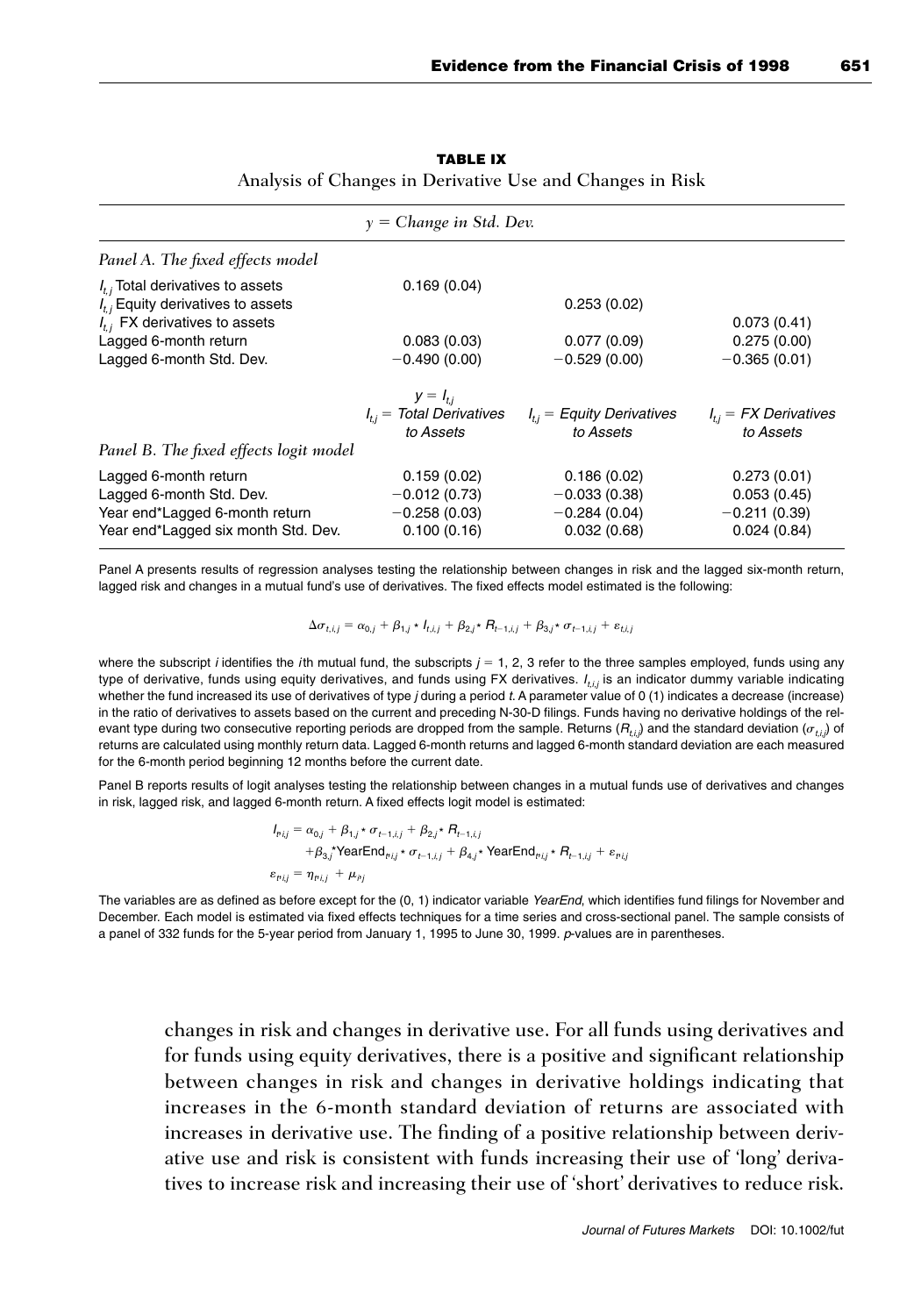The results in Table IX, Panel B, are a more direct test of whether derivative use is related to past return performance. As the derivative use variable is discrete, a fixed effects logit model is used for the analyses.<sup>16</sup>

$$
I_{t,i,j} = \alpha_{0,j} + \beta_{1,j} * \sigma_{t-1,i,j} + \beta_{2,j} * R_{t-1,i,j} + \beta_{3,j} * \text{YearEnd}_{t,i,j} * \sigma_{t-1,i,j} + \beta_{4,j} * \text{YearEnd}_{t,i,j} * R_{t-1,i,j} + \varepsilon_{t,i,j}
$$
 (5)  

$$
\varepsilon_{t,i,j} = \eta_{t,i,j} + \mu_{i,j}
$$
 (6)

where the subscript *i* identifies the *i*th mutual fund. The variables are as defined in equation (4) except for the (0, 1) indicator variable *YearEnd* which identifies fund filings for November and December.

For all three categories, the relationship between lagged returns and changes in derivative use is positive, which supports the cash flow hypothesis of Lynch-Koski and Pontiff (1999). However, when an end of year dummy for fund reports filed in November and December is interacted with lagged returns, the relationship between interacted lagged returns and changes in equity derivative use is negative. This is the correct sign for the managerial gaming hypothesis of Brown, Harlow, and Starks (1996) and Chevalier and Ellision (1997). Collectively, we find evidence supporting both the cash flow hypothesis and managerial gaming hypothesis.

## **Anticipatory Timing: The Financial Crisis of August 1998**

In August 1998 a major financial crisis affected simultaneously foreign exchange, debt and equity markets. Russian stocks and bonds tumbled in early August 1998 and sparked a global sell-off which brought down Long-Term Capital and caused a major crisis in the US financial sector. The most commonly cited reason for derivative use of all types by institutional investors is hedging (Levich et al., 1999). As derivatives are often employed as part of a risk management program designed to protect a portfolio from extreme events, this period provides an opportunity to examine how money managers adjusted their derivative positions during a period of market stress. We can also determine how this period affected the returns of funds that use derivative securities. We test two hypotheses of interest, one pertaining to derivative use, hence of the type  $H_0^D$ , the other pertaining to returns distributions, of the type  $H_0^r$ . For the former, during the August 1998 financial crisis, we test for market timing ability by fund managers by determining whether funds significantly increased

<sup>16</sup>In both the logit model and the linear model results from Panel A, a fixed effects model for panel data is applied using STATA.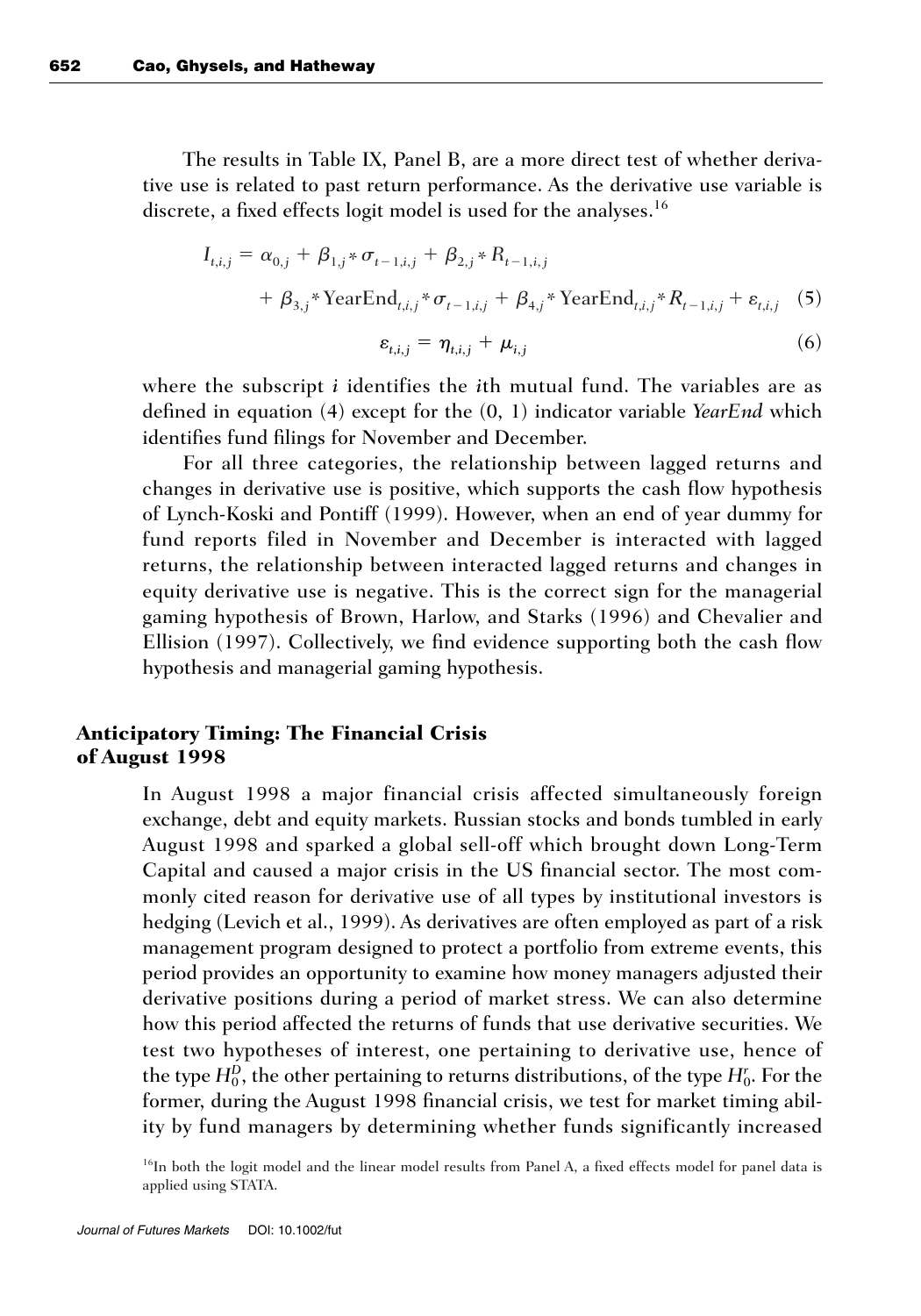|                                    | Mean | 75th percentile | 90th percentile |
|------------------------------------|------|-----------------|-----------------|
| Before the crisis                  |      |                 |                 |
| Funds holding derivatives (%)      | 52.2 |                 |                 |
| Total derivatives/total assets (%) | 4.0  | 2.5             | 11.6            |
| FX derivatives/total assets (%)    | 3.6  | 0.0             | 7.6             |
| During the crisis                  |      |                 |                 |
| Funds holding derivatives (%)      | 53.6 |                 |                 |
| Total derivatives/total assets (%) | 2.7  | 2.4             | 11.4            |
| FX derivatives/total assets (%)    | 2.1  | 0.1             | 6.7             |
| After the crisis                   |      |                 |                 |
| Funds holding derivatives (%)      | 52.8 |                 |                 |
| Total derivatives/total assets (%) | 3.2  | 1.6             | 9.0             |
| FX derivatives/total assets (%)    | 2.3  | 0.0             | 4.3             |

**TABLE X** Derivative Holdings Around the Financial Crisis of 1998

Reported below are cross-sectional distributions of derivative holdings relative to total assets before, during and after the financial crisis of August 1998. The sample funds are equity mutual funds as reported in semi-annual Securities and Exchange Commission N-30-D filings for the period January 1998 to June 1999. FX and total derivatives include balance sheet items, such as option positions, and off-balance sheet items such as futures and forwards. Holdings are reported net (total long positions less total short positions). The netting calculation includes, but is not limited to, offsetting contracts. The sample contains 322 funds where both N-30-D and Morningstar data is available. All statistics are in percent.

their hedging activities prior to August 1998. Second, we test whether the return distributions were significantly affected by derivative use during the time of the crisis.

Because the N-30-D statements are filed semi-annually, we are unable to identify short-term changes in derivative positions during the days and weeks of the crisis. Instead, we create three sample periods, one for the 6 months from January 1, 1998 to June 30, 1998, the second covering the period of the crisis from July 1, 1998 to December 31, 1998, and the third from January 1, 1999 to June 30, 1999 and refer to these as the periods before, during and after the crisis. For each period, we identify the appropriate N-30-D filing for the funds in our sample. We also extract monthly returns from Morningstar and assign the returns to the appropriate period.

We test first for market timing ability by fund managers. Table X presents statistics on the use of derivatives and the extent of derivative holdings during the three periods. Derivative use remains relatively stable throughout the period with a slight but insignificant increase during the period of the crisis. This finding indicates that funds did not change their policy regarding derivatives in response to the crisis. The extent of derivative use as measured by the percent of assets declines from the pre-crisis period through the crisis period and the period after the crisis. Funds may have reduced their derivative use in response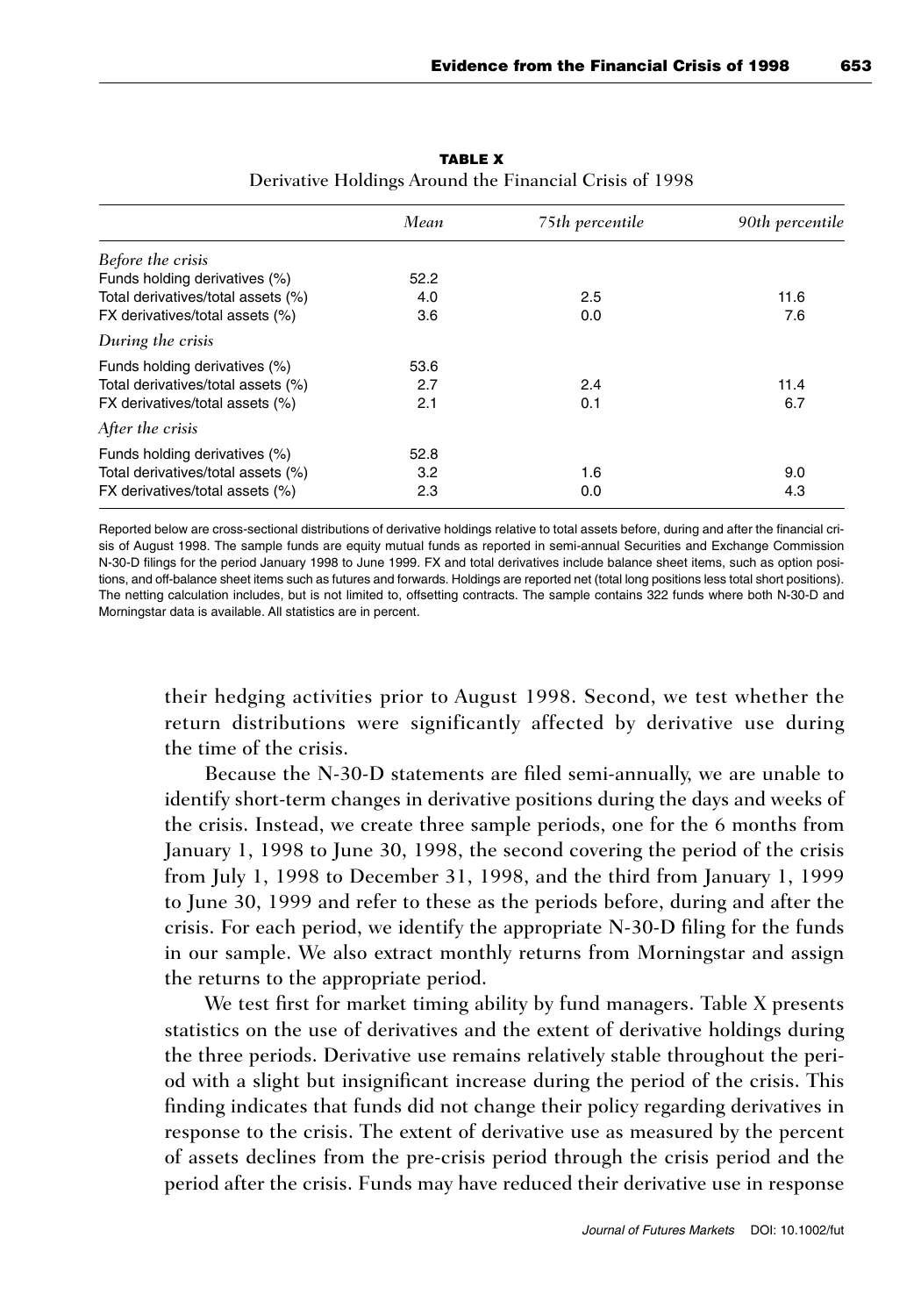to the widely publicized derivative losses during the period. However, none of the changes in mean holdings are statistically significant.

The results in Table X suggest that derivative holding strategies remained constant during the Russian financial crisis period of August 1998. This implies that there was no market timing ability of fund managers. We examine the next hypothesis of interest, namely whether the use of derivatives had any impact on returns during the crisis. We proceed with our analysis of the returns distributions maintaining the categories of Heavy and Light FX Derivative Users, Equity Derivative Users, and Equity Option Users. Hence, we revisit  $H_0^r(HU, LU, Z)$ , with *Z* controling for events during the Russian financial crisis. More specifically, we take a microscopic view of the returns surrounding the Russian crisis. We consider two periods: (1) August 1998 and (2) July through September 1998. The latter brackets the Russian debacle by 1 month. For both periods, we consider the cross-sectional samples of returns for the Heavy users and for the Light users in each of the three categories. Examining the cross-section of individual fund mean-adjusted returns allows us to estimate sample moments and compute test statistics across Heavy and Light users.

Recall that the hypothesis of interest is whether the return distributions during the crisis period are substantially different. Various results are reported in Table XI. The sample mean, median, skewness, kurtosis of mean-adjusted returns for Heavy and Light FX derivative users, equity derivative users, and equity option users are reported for two samples, August 1998 and July through September. In addition to the sample moments of the cross-section of returns, we also report the Wilcoxon test comparing the medians of Heavy and Light users in each category, the Kolmogorov–Smirnoff test comparing the empirical distribution functions, and finally to appraise the differences in the distributional characteristics the Savage-Scores and Conover Square Ranks tests.

The results in Table XI are revealing. They show both statistically and economically significant differences between Heavy and Light equity derivative and equity option users. The results in Table XI also reveal that there are no discernable differences between Heavy and Light FX derivative users. The mean of the August 1998 mean-adjusted returns for Light FX derivative users is 0.34; for the Heavy FX category, it is 0.28. The median is  $-0.28$  and 0.43, respectively. Despite the large differences in kurtosis (31.15 for Light FX users versus 0.44 for Heavy), none of the non-parametric tests tell us that we should conclude that both populations are any different.

For equity derivative users and equity option users, the returns during August 1998 tell a totally different story. Heavy equity derivatives users had a 3.34 mean return, while Heavy equity option users did even better with 5.24 mean return. The Light users had negative returns,  $-0.13$  and  $-0.19$ , respectively.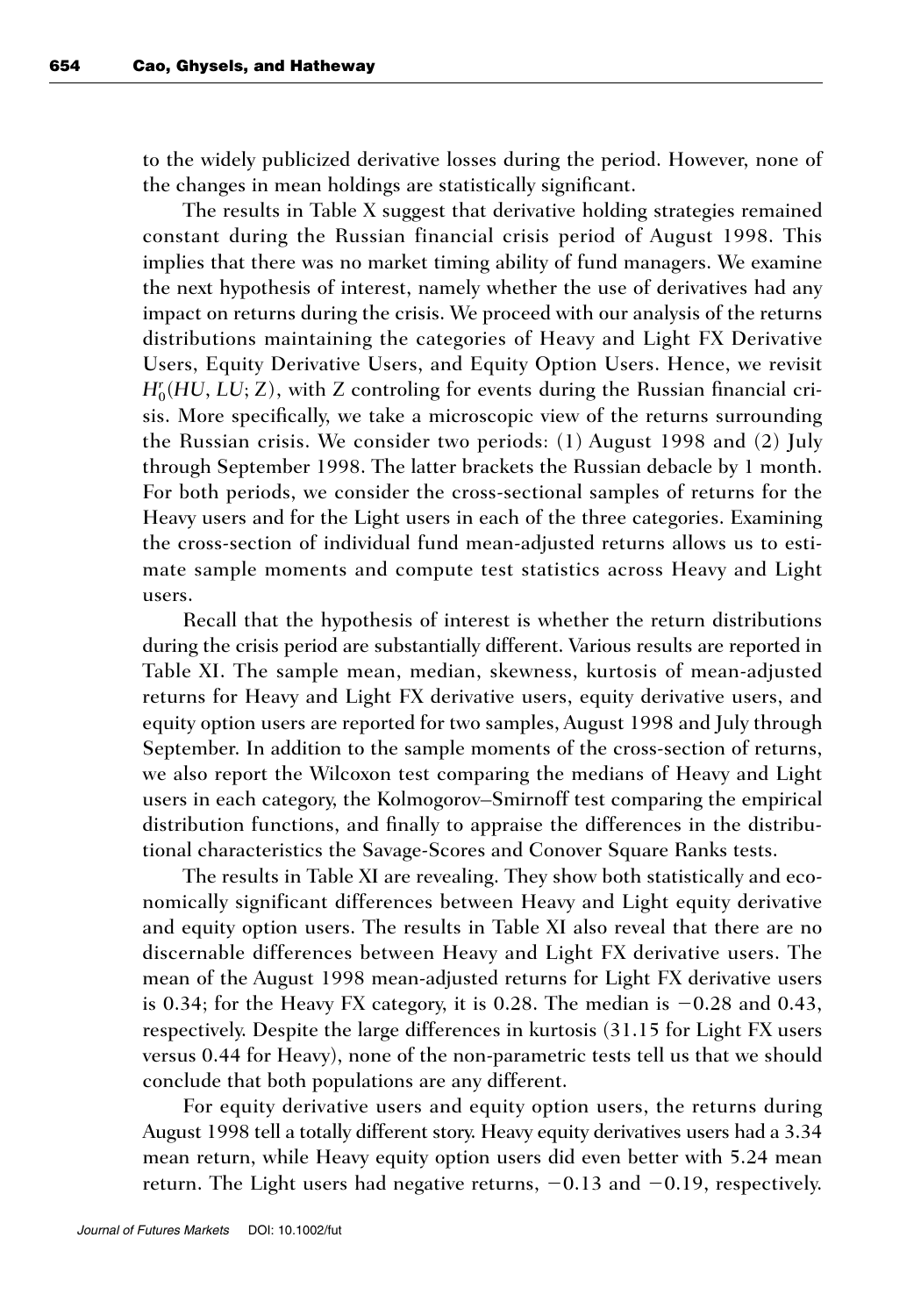| Sample                     | Mean               | Median             | <b>Skewness</b> | Kurtosis      | Wilcoxon<br>p-value | $K-S$<br>p-value | $S-S$<br>p-value | Rank<br>p-value |
|----------------------------|--------------------|--------------------|-----------------|---------------|---------------------|------------------|------------------|-----------------|
| August, 1998               |                    |                    |                 |               |                     |                  |                  |                 |
| FX derivative users        |                    |                    |                 |               |                     |                  |                  |                 |
| Light users<br>Heavy users | 0.34<br>0.28       | $-0.28$<br>0.43    | 4.67<br>$-0.43$ | 31.15<br>0.44 | 0.20                | 0.26             | 0.36             | 0.39            |
| Equity derivative users    |                    |                    |                 |               |                     |                  |                  |                 |
| Light users<br>Heavy users | $-0.13$<br>3.34    | $-0.26$<br>0.26    | 0.74<br>2.03    | 2.50<br>3.63  | 0.06                | 0.10             | 0.00             | 0.00            |
| Equity option users        |                    |                    |                 |               |                     |                  |                  |                 |
| Light users<br>Heavy users | $-0.19$<br>5.24    | $-0.28$<br>1.44    | 0.20<br>1.54    | 0.90<br>1.97  | 0.05                | 0.00             | 0.00             | 0.00            |
| July-September 1998        |                    |                    |                 |               |                     |                  |                  |                 |
| FX derivative users        |                    |                    |                 |               |                     |                  |                  |                 |
| Light users<br>Heavy users | $-0.15$<br>$-0.42$ | $-0.05$<br>$-0.13$ | 1.55<br>$-0.35$ | 26.60<br>0.94 | 0.56                | 0.37             | 0.58             | 0.16            |
| Equity derivative users    |                    |                    |                 |               |                     |                  |                  |                 |
| Light users<br>Heavy users | $-0.26$<br>0.61    | $-0.08$<br>0.50    | 0.72<br>1.95    | 31.42<br>8.60 | 0.19                | 0.11             | 0.01             | 0.04            |
| Equity option users        |                    |                    |                 |               |                     |                  |                  |                 |
| Light users<br>Heavy users | $-0.34$<br>1.36    | $-0.08$<br>0.12    | $-2.15$<br>2.32 | 14.60<br>8.16 | 0.30                | 0.01             | 0.00             | 0.00            |
|                            |                    |                    |                 |               |                     |                  |                  |                 |

**TABLE XI** Non-Parametric Tests for Difference in Return Distributions Between Heavy and Light Derivative Users During the Financial Crisis of 1998

Reported in this table are P-values for non-parametric tests for the differences in monthly mean-adjusted return distribution between mutual funds classified as heavy and light derivative users. For each fund in each month, we adjust the reported return for a fund by subtracting the return for the appropriate Morningstar category. The tests are Wilcoxon, Kolomogorov–Smirnov (K-S), Savage–Scores (S-S), and Conover Square Ranks (Rank) test. The results are reported for August, 1998 and for the period of July–September 1998.

The differences in median returns are less dramatic, yet still opposite in sign and the Wilcoxon rank test shows that the medians are significantly different at 6 and 5%. All the other non-parametric tests show strong support for the substantial differences in the return distributions for Heavy and Light equity derivative users and equity option users during August 1998. These findings are confirmed, though somewhat weakened when we enlarge the event window to 3 months, July through September 1998. The lower panel of Table XI shows that there are still both statistically and economically important differences between Heavy and Light users of equity derivatives and equity options. The lower panel of Table XI also reinforces the finding that FX derivatives use had no impact on the return distributions of mutual funds.

Overall, the findings in Table XI show clearly that during a major financial crisis there are substantial benefits to the heavy use of derivatives. The Russian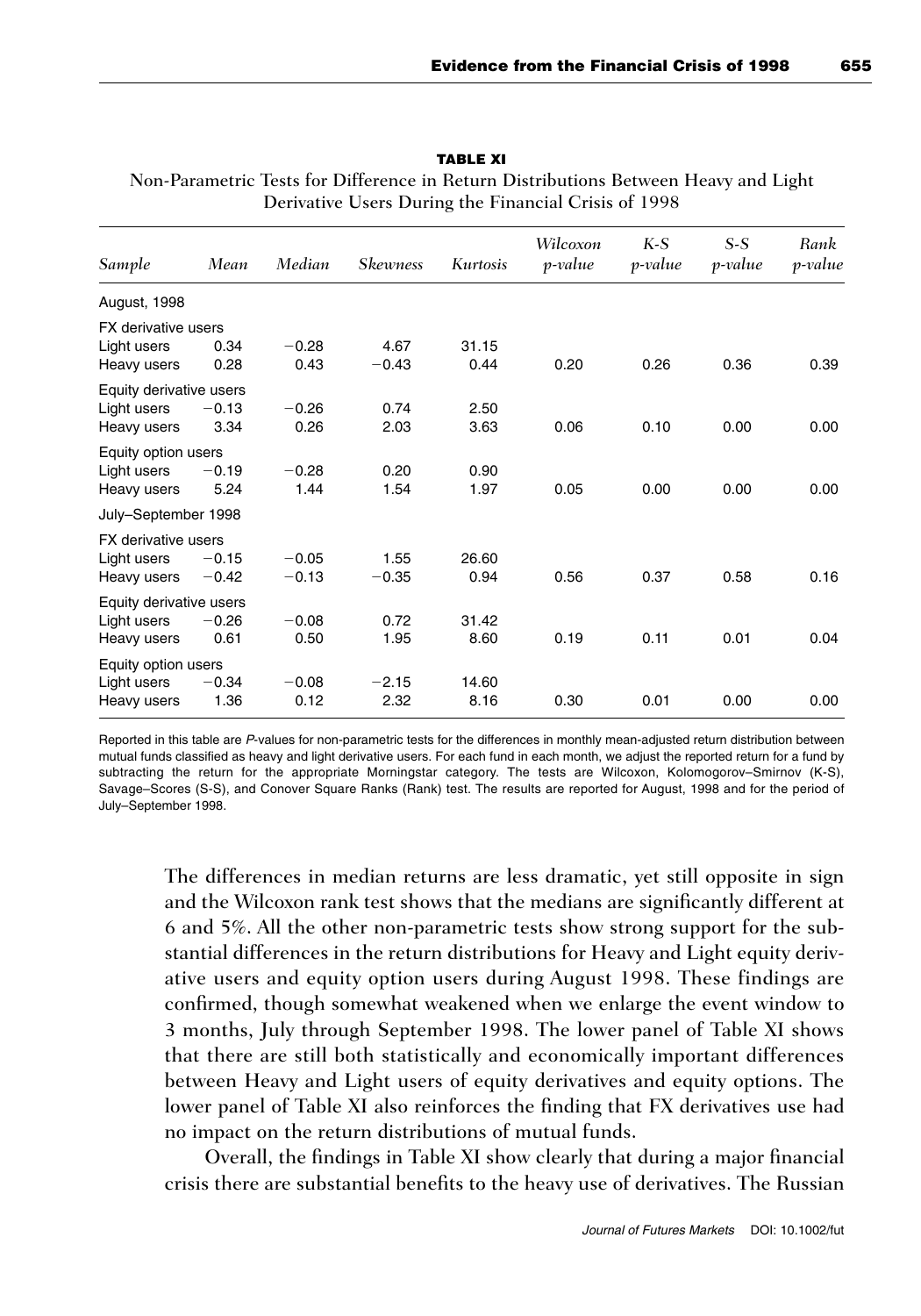crisis affected mainly fixed income and equity markets. Apart from the tumbling of the Russian Ruble, FX markets remained relatively unharmed which explains why heavy FX derivative users do not show any superior return performance. The results in Table X, however, showed that there is no market timing ability on the part of fund managers.

#### **CONCLUSIONS**

This study uses detailed balance sheet information on over 300 mutual funds over a 5-year period to explore the nature and effects of including derivatives in an investment portfolio. We find that many funds employ derivatives very sparingly, so there is little reason to expect a significant effect on ex-post returns. However, using the return history from Morningstar, we also find that funds whose derivative positions relative to assets are in the top decile show significant differences in their return performance from funds that either use derivatives lightly or not at all.

Our results suggest that there is evidence to support the theory that managers use derivatives to respond to past fund performance, consistent with the theoretical work on mutual fund cash flows. There is also evidence that the relationship between derivative use and past returns at the end of the calendar year is different from the rest of the year, which is consistent with managerial incentives effecting derivative use. However, we do not find evidence that managers time their use of derivatives to anticipate future market events.

Finally, during the financial crisis of 1998, we find that funds with large derivative and option positions show higher average returns. This result is consistent with an insurance role for options. It also shows that during a major financial crisis, there are substantial benefits to the heavy use of derivatives.

## **APPENDIX**

#### **Data Description Details**

In this appendix, we provide some of the details of the derivatives data used in the study. The S.E.C.'s form N-SAR is a semi-annual filing that requires registered investment companies covered by the 1940 Investment Companies Act to disclose information about their business practices and financial condition. A separate form is filed for each fund in a fund family. Of particular interest are the responses to a series of questions on each fund's practices. In two separate responses, each fund responds Yes or No to the following questions on permissible investment practices and whether they were engaged in during the current reporting period: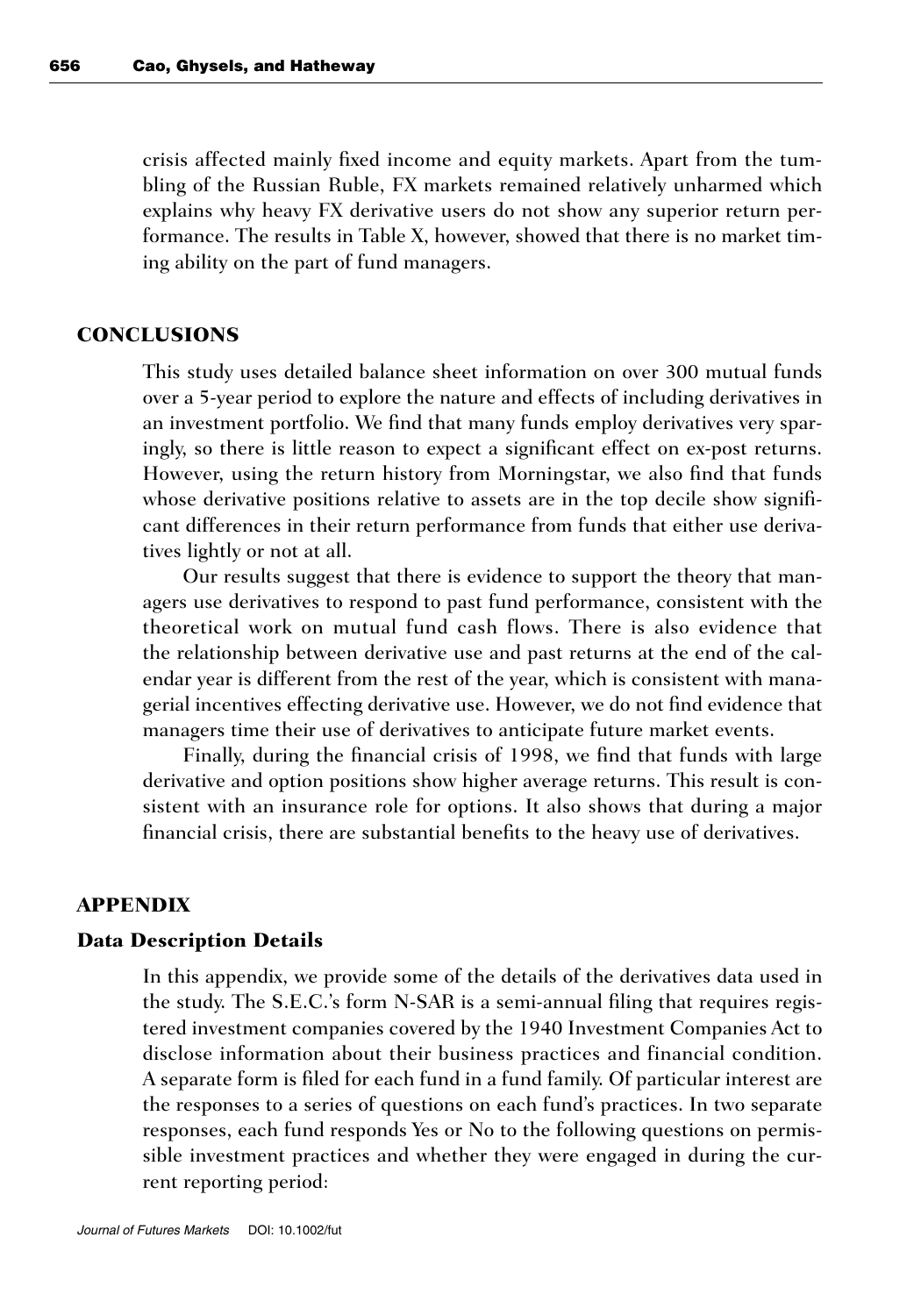- Writing or investing in options on equities
- Writing or investing in options on debt securities
- Writing or investing in options on stock indices
- Writing or investing in interest rate futures
- Writing or investing in stock index futures
- Writing or investing in options on futures
- Writing or investing in options on stock index futures.

As noted in Section 1, the N-SAR report doesn't contain sufficient information to determine the nature and extent of funds' use of derivatives. To obtain this information, we collect data from N-30-D filings. An N-30-D filing is a detailed financial statement issued to shareholders semi-annually. There is a separate N-30-D for each fund in a fund family. The N-30-D contains a full balance sheet including a detailed list of every individual security held by the fund. It also contains full disclosure of off-balance sheet items, such as forwards and futures with details about each individual contract held or written by the fund. Individual security holdings are also typically aggregated by asset class in the form N-30-D reports into categories, e.g. domestic stocks, treasury bonds, forwards, etc. For each fund, we collect data on long, short, and net positions in 21 different asset class categories from all reports available in EDGAR. Since we are interested in the time series behavior of derivative holdings, we wish to obtain the full history that is available in EDGAR for each fund.<sup>17</sup> Unlike the N-SAR, the N-30-D is not in a standardized format. Therefore, the information is collected manually.

Finally, as described in Section 1, we pool some of the Morningstar categories to conduct our analysis. The mapping between our categories and Morningstar's original categories is the following:

- 1. Domestic Blend includes Large Blend, Mid-Cap Blend, and Small Blend.
- 2. Domestic Bond includes High Yield Bond, Intermediate Government, Intermediate-term Bond, Long Government, Long-term Bond, Multisector Bond, Muni National Long, and Short Government.
- 3. Domestic Growth includes Large Growth, Mid-Cap Growth, and Small Growth.
- 4. Domestic Value includes Large Value, Mid-Cap Value, and Small Value.

<sup>&</sup>lt;sup>17</sup>EDGAR filings of the N30-D began on a pilot basis in the first half of 1993. EDGAR filings were mandatory begin in the first half of 1995.